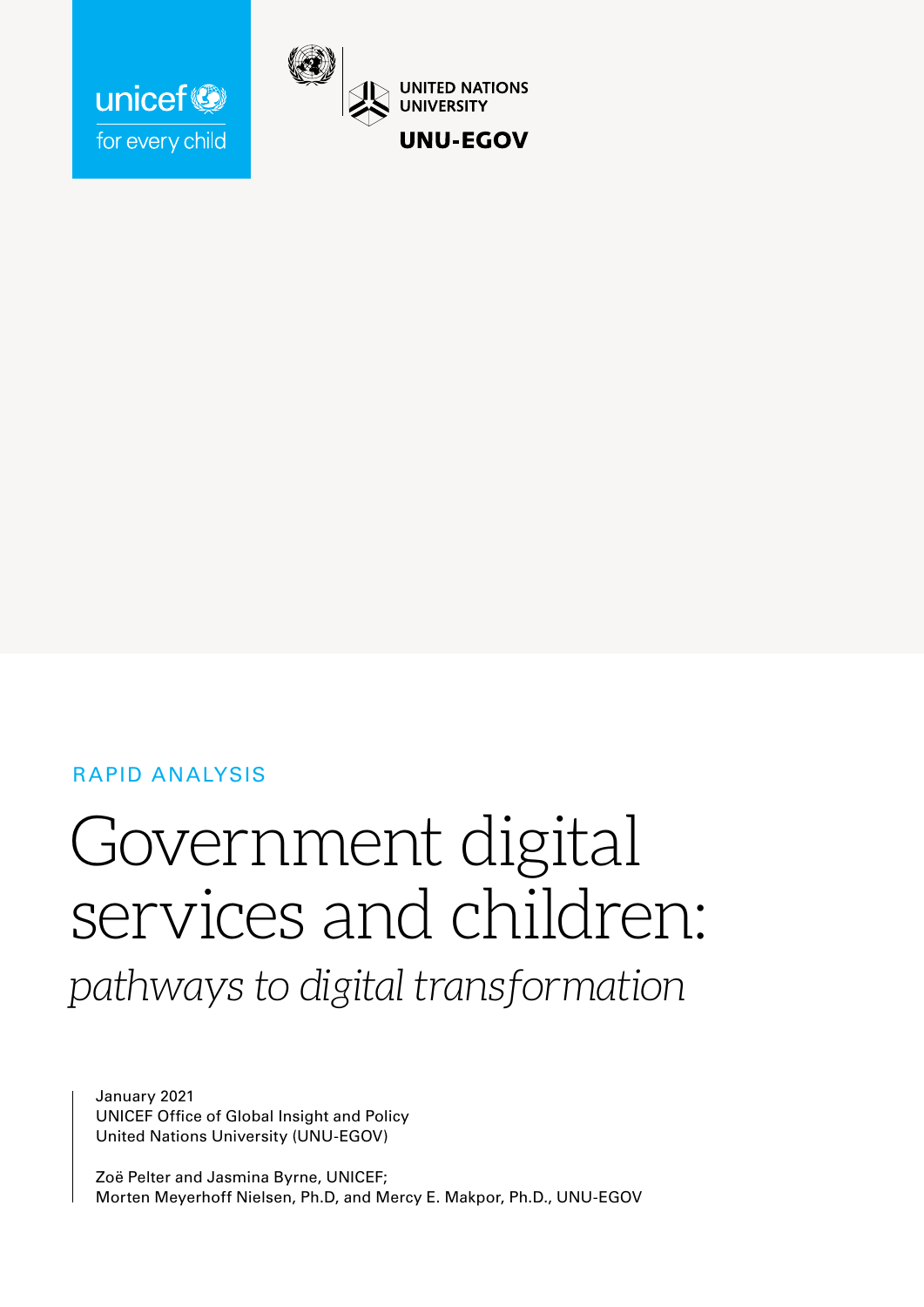# Summary

**An increasing number of e-government services are available to children and families around the world,** not least essential digital education, health and social services during the global COVID-19 pandemic. Digital services have a recognised potential to improve service relevance and accessibility for children. However, there is little systematic understanding of what types of services are available or the enabling factors that provide effective child rights support. Below are the main findings and recommendations.

### **01**

There are three distinct child age groups targeted by e-government: infants and young children (via parents), schoolage children, and adolescents... and three categories of digital services that correspond to these age groups.

### **02**

There is insufficient data to get a clear picture of how children use digital services or of their impact... so regular global and national data and statistical collection is needed, especially in understudied regions.

### **03**

Digital services are often driven by concerns over government efficiency and by a simplistic one-size-fits-all model, not the specific needs of the child... but the COVID-19 global pandemic is leading to increased prioritisation and acceleration of the digitization of social services and, in some instances, more user-centred service approaches.

### **04**

Facilitators of child-sensitive e-government include identity management, adequate data protection, user engagement in service design, and consultation with relevant partners… and governments are aware of this. However, considerable progress is needed to turn these principles into practice.

### **05**

Implementation challenges of the transition to e-government are a hurdle to the development and delivery of digital services for children… so coordinated e-government initiatives — from enabling infrastructure, including internet coverage and speed, to internal systems, and e-services — and prioritisation of both national and subnational capacities are needed.

### **06**

There are many barriers to the uptake of digital services by children and families, including lack of internet and equipment, access to legally valid identification or digital skills… so promoting digital inclusion is essential, through appropriate identity management, easy access and user-friendly services.

While e-government practices and systems progress, much still needs to be done to ensure accessibility and integrity as regards children and their data. Improving capacities at all levels of government, safeguarding data, ensuring cross-sector collaboration, and involving children and parents in design are all factors that must be put into practice.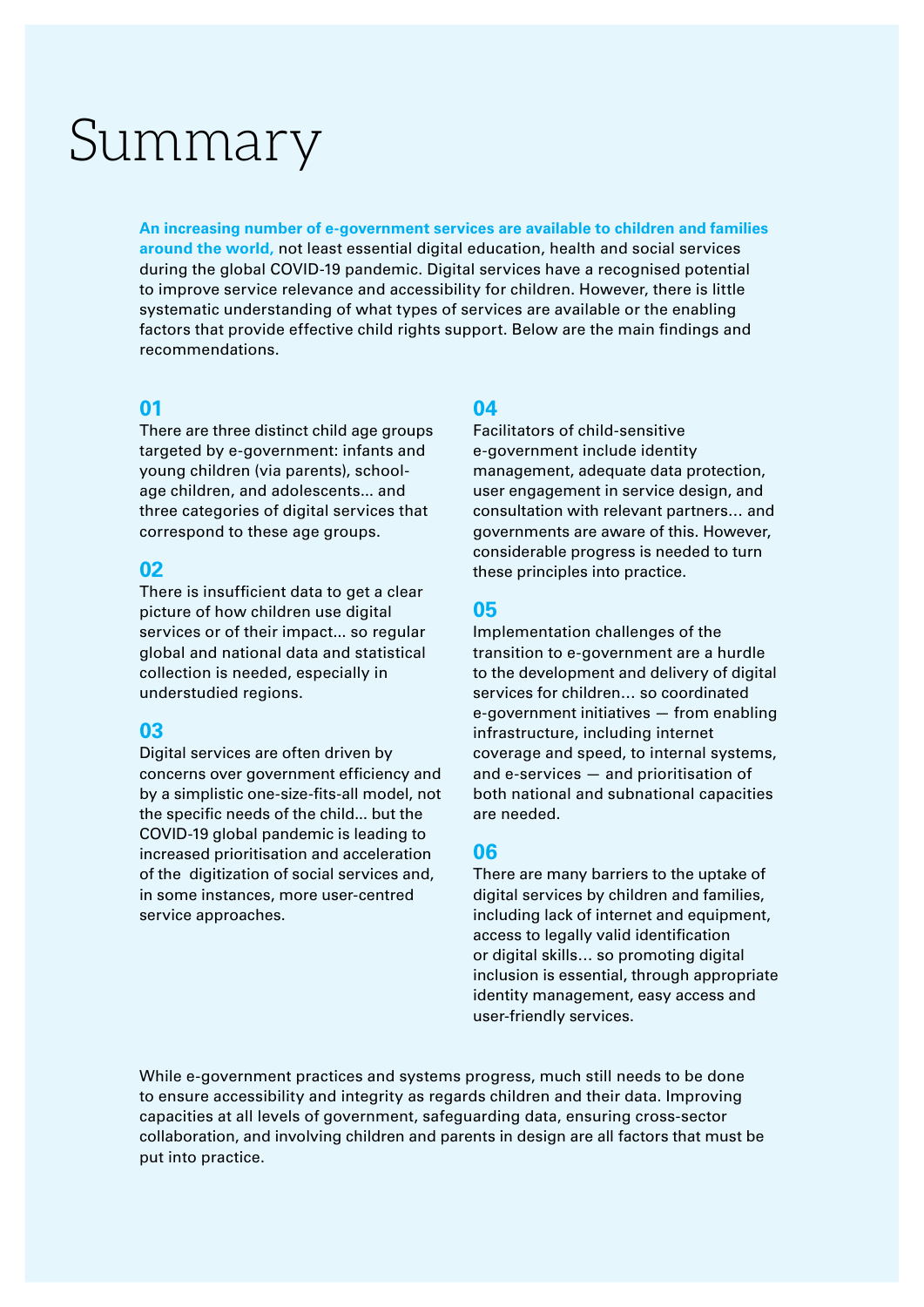# Introduction

### **Digital technologies continue to change the dynamics of our economies and societies and, in so doing, have the potential to alter the character of modern government permanently.** The 'digital revolution' has come with the promise of improved governance

and more inclusive and responsive service delivery<sup>1</sup> and there are now many public websites, digital platforms and applications through which governments inform and assist citizens using information and communication technologies (ICT).

A central tenet of the transition to e-government is the digitization of public health, education, social and identity management services offered by national and local governments. Digitization in these areas is undertaken to expand service access to the public and, in particular, to traditionally underserved groups. The 2020 United Nations E-Government Development Index finds that 80 per cent of 193 United Nations (UN) Member States now offer some digital content or online services for youth, women, older people, persons with disabilities, migrants and/or those living in poverty.<sup>5</sup> While these services are increasingly common in the 21st century, they have become essential during the global COVID-19 pandemic — not least, for children and families. Amidst the digital transformation of government, technology has an increasing impact on a child's ability to enjoy the benefits of public health care, education and welfare initiatives,<sup>6</sup> and the COVID-19 pandemic has now brought the potential — and challenges — of digital services for children to the fore of policy planning discussions. As a result of school closures in over 190 countries<sup>7</sup> and the suspension of many vital face-to-face services,<sup>8</sup> more than two-thirds of countries have introduced a national online learning platform for children during the pandemic,9 leading to a re-examination of the efficacy of these services for continuity of learning.10

Despite this, there is surprisingly little systematic exploration of the discourse and practices that ensure that e-government services can advance and protect the rights of children and young people. This briefing paper, therefore, attempts to answer the following questions:

#### TERMS

#### **What is e-government, and what are digital services?**

Electronic government (e-government) is defined as 'the use of ICT and its application by the government for the provision of information and public services to the people'.<sup>2</sup> Narrowly defined, these public services are information, data or transactions provided by the government to people or entities within its jurisdiction, either directly through public sector agencies or by financing the provision of a service.3 The focus of this brief is digital government-to-citizen (G2C) services relevant to children and families, specifically services whose use requires proof of identity and which sit at the heart of the citizen-state relationship: health care, education, social services, registration and taxes.<sup>4</sup> Within this focus, a digital service might take the form of a public health app to make appointments with a local doctor, a public school's e-learning platform with digitized curriculum content, an online license or passport application, or a local authority's video-call system for deaf and hearing impaired residents.

- **1.** What is the landscape of digital government services for children?
- **2.** What drives the digital transformation of public services relevant to children and families?
- **3.** What facilitates child-sensitive digital services?
- **4.** What challenges do governments face to ensure child-sensitive digital services?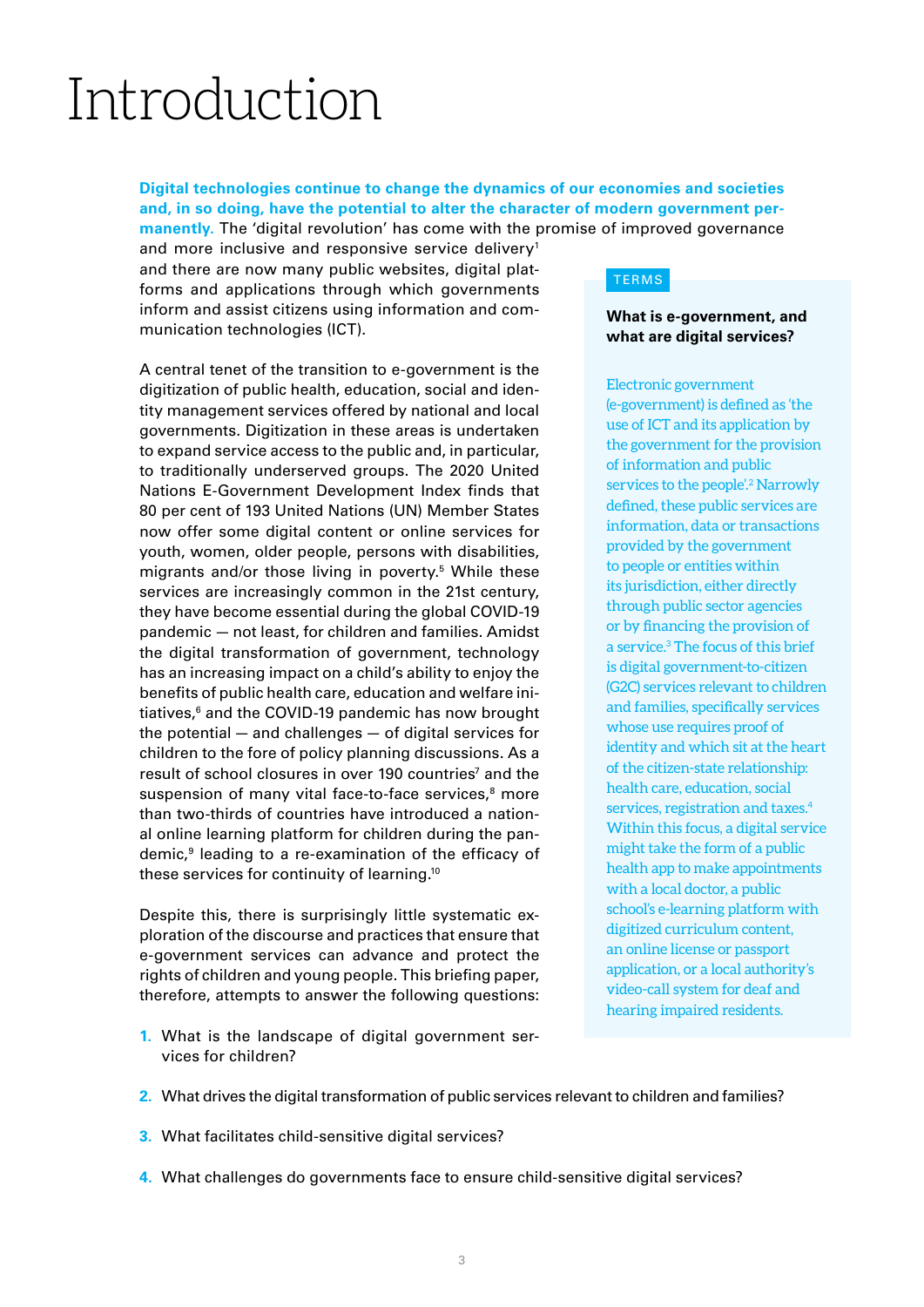# Methodology

**To answer these questions, the authors undertook a global scan of government and norm-setting institutional websites.** The aim is to identify the types of digital services offered to children and families as well as the issues surrounding the use of these services. This effort was supported by a review of relevant academic and grey literature. To gain practitioner insights, exploratory interviews with 28 representatives from government, civil society and international organizations were conducted in five countries — Bangladesh, Brazil, Ghana, Sweden and Timor-Leste. Countries were selected to represent different levels of economic development, a range of service portfolios, and various stages of governments' digital transformation. Timor-Leste, for example, is a low-middle income country with limited public services. It has comprehensive plans for e-government and is in the early stages of ICT infrastructure roll-out. By contrast, Sweden is a high-income welfare state that is consistently ranked in the top 10 leading countries in e-government development globally.

| <b>INDICATORS</b>                                                                   | <b>CASE STUDY COUNTRIES</b> |               |        |                        |                    |
|-------------------------------------------------------------------------------------|-----------------------------|---------------|--------|------------------------|--------------------|
| <b>Description</b>                                                                  | <b>Bangladesh</b>           | <b>Brazil</b> | Ghana  | <b>Sweden</b>          | <b>Timor-Leste</b> |
| Population (total,<br>millions) (2019, est.)<br>(UNDESA, 2020)                      | 164.69                      | 212.56        | 31.07  | 10.11                  | 1.32               |
| Percentage of child<br>population)<br>(UNDESA, 2018) <sup>11</sup>                  | 38.79                       | 32.99         | 47.83  | 23.12                  | 59.69              |
| <b>Urbanization</b> (% of<br>population) (2020)<br>(UNDESA, 2020)                   | 39.40                       | 87.60         | 56.70  | 88.20                  | 32.80              |
| <b>GNI per capita (\$) (PPP)</b><br>(est.) (WB, 2018, 2019)                         | 4,976                       | 14, 263       | 5,510  | 54, 507                | 4,379              |
|                                                                                     | (2019)                      | (2019)        | (2019) | (2019)                 | (2018)             |
| Literacy rate, adult<br>(% ages 15 and over)<br>(WB, HDR, 2019)                     | 72.90                       | 92.00         | 71.50  | 99.00<br>$(2014)^{12}$ | 58.30              |
| <b>Employment to</b><br>population ratio<br>(% ages 15 and over)<br>(WB, HDR, 2019) | 35.30                       | 40.33         | 29.01  | 45.11                  | 34.49              |
|                                                                                     | (2017)                      | (2019)        | (2017) | (2018)                 | (2016)             |
| Youth not in school<br>or employment<br>(% ages 15-24) (WB,<br>HDR 2019)            | 27.39                       | 24.16         | 30.50  | 6.13                   | 20.95              |
|                                                                                     | (2017)                      | (2018)        | (2017) | (2018)                 | (2016)             |
| Internet users, total<br>(% of population)<br>(WB, HDR 2019)                        | 15.00                       | 67.50         | 39.00  | 92.10                  | 27.50              |
| <b>Mobile phone</b><br>subscriptions (per 100<br>people) (WB, HDR 2019)             | 97.30                       | 98.80         | 137.50 | 125.10                 | 103.20             |
| <b>E-Government</b><br><b>Development Index</b><br><b>Ranking (2020)</b>            | 119                         | 54            | 101    | 6                      | 134                |

#### TABLE 1: SOCIO-ECONOMIC INDICATORS FOR CASE STUDY COUNTRIES

Abbreviations: GNI = Gross National Income, HDR = Human Development Report, PPP = purchasing power parity, UNDESA = United Nations Department of Economic and Social Affairs, WB = World Bank.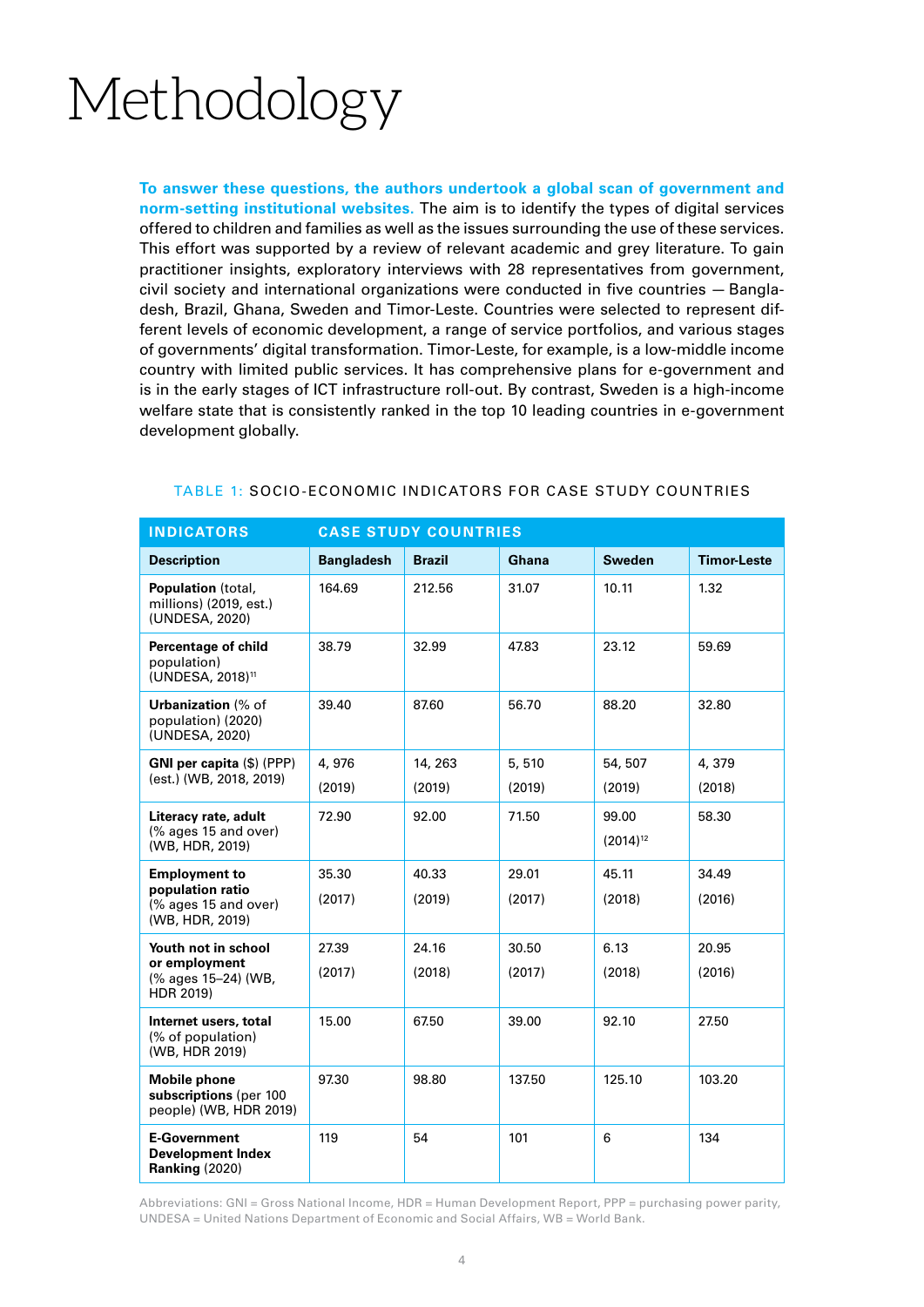# What is the landscape of digital government services for children?

The analysis reveals that digital government services address three distinct age groups of children and young people, each with a different set of characteristics, rights and obligations with regard to public services:

- **• 0 to 4-year-olds:** infants and young children who are entirely reliant on parents and guardians for services and therefore engage indirectly with authorities;
- **• 5 to 14-year-olds:** children who are the direct beneficiaries of services. While reliant on parents and guardians, 5 to 14-year-olds are generally of school age. They can therefore be in direct contact with government service providers through collaboration with authorities providing education, health or day care services. For schoolchildren around the world, online teaching platforms for student-teacher and homeschool communication are ubiquitous.
- **• 15 to 18-year-olds:** adolescents whose legal rights and obligations are increasingly similar to those of adults. Public services are increasingly aimed directly at adolescents directly rather than their parents and guardians.

Further**,** we find three main categories of public services for children, which broadly follow the age groups identified:

- **1. Services which directly address children**: These include health care and education services such as electronic patient journals and school-student-parent portals widely available around the world. During the COVID-19 pandemic, these have become the primary service delivery mechanism; Timor-Leste for example, managed to get an estimated one in eight of 0.45 million students online during the initial months of the pandemic,13 while China's 'cloud schooling' platform for guided study has ensured continued education services for 180 million full-time students.14 Direct services also include social services for children (often adolescents) such as 'youth services' in Sweden.15 Sites such as Abu Dhabi's KidX also provide gamified civic education for children to learn about the roles and responsibilities of different government agencies.<sup>16</sup>
- **2. Services aimed directly at adolescents on the threshold of adulthood**: These services generally target 15 to 18-year-olds. They are often found in health care and education but are also related to voting and legal rights, tax, pension, driver's licensing and/or military service. Examples include Generation  $Nyc^{17}$  from the City of New York, tailored 'Welcome to Adulthood!' content on Finland's Suomi service platform18 and South Korea's Kids information and service universe.19 Examples are predominantly found in high-income countries, but there is some evidence of these in middle-income countries, such as Brazil's remote applications for mandatory military enrolment.20 While these are growing in number, practitioners noted that adolescents can have high expectations of the design and ease of use of digital services, and can find government digital services cumbersome.<sup>21</sup>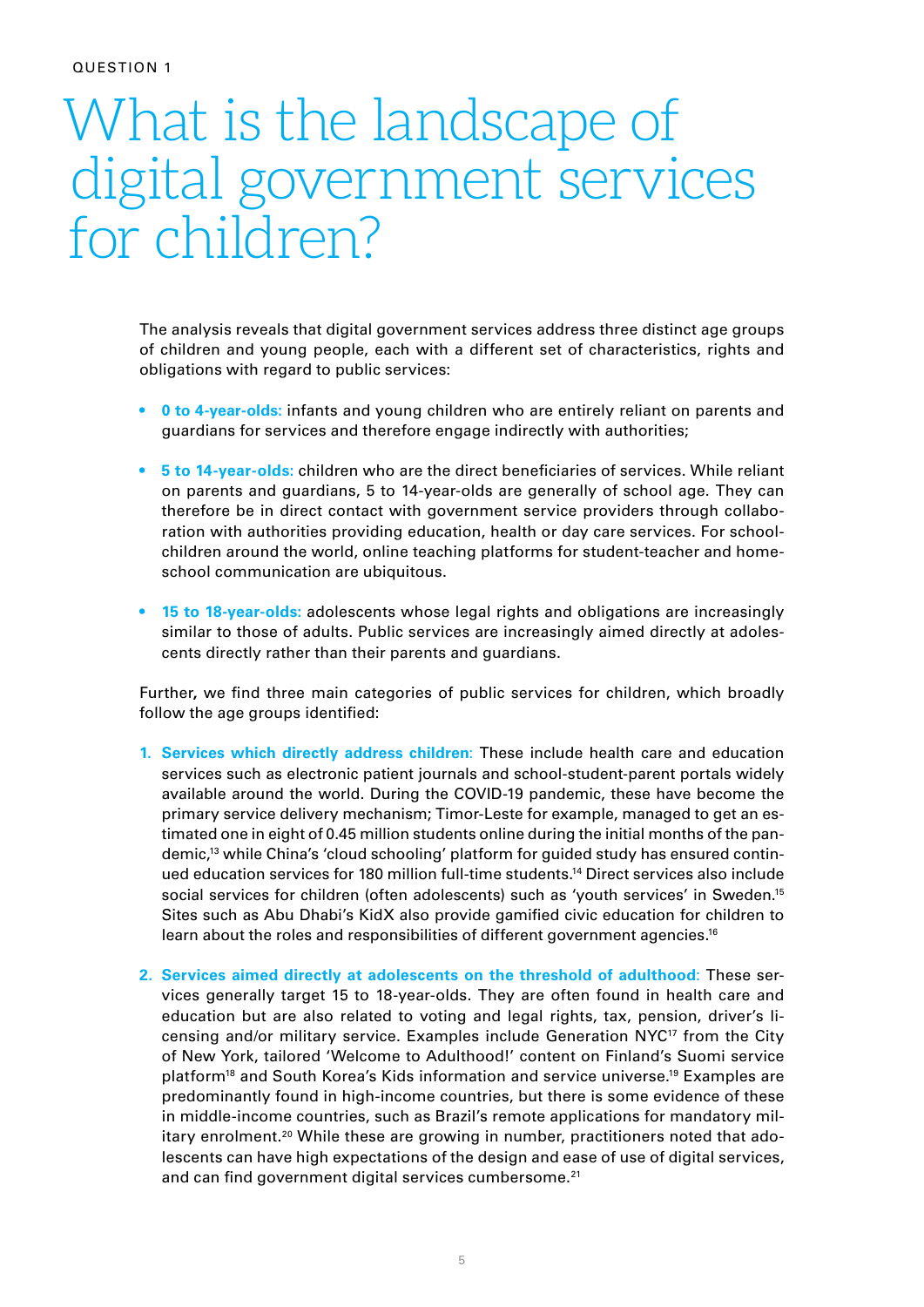**3. Services associated with infants and young children but addressed to parents or guardians**: These include prenatal and primary health-care services, birth registration and child benefits. A majority of these services are available for parents of newborns, infants and young children aged 0 to 4 years through online platforms and apps, such as those in New Zealand,<sup>22</sup> Singapore,<sup>23</sup> South Korea<sup>24</sup> and Israel.<sup>25</sup> Our analysis finds that in low- and middle-income countries there is limited use of technology by responsible authorities in service provision for infants and younger children, and there is a lack of online information or transactional services aimed at children, parents or guardians.

While parents act as intermediaries to access digital services on behalf of children, some children, and more often adolescents, act as intermediaries for family members. Both our analysis and the Kids Online survey of 25,000 9 to 16-year-olds in 19 European countries, finds evidence of both patterns.<sup>26</sup> The EU Kids Online study shows that parents tend to engage in mediation practices and support their children to use the internet safely while children tend to help their parents when they do not know how to deal with internet activities. This may indicate a continuing generation gap, where parents lag behind their children in digital skills. Similar patterns are found in Bangladesh, Brazil and Sweden, where there are indications of teenagers using public and private online services on behalf of their parents, particularly when parents have limited digital skills, low educational attainment levels or lack confidence in the local language.<sup>27</sup>

...there are indications of teenagers using public and private online services on behalf of their parents, particularly when parents have limited digital skills, low educational attainment levels or lack confidence in the local language

Beyond the categories outlined above, getting a picture of number or use of family and child-relevant government digital services is tricky. We know, for example, that by the end of 2019, 53.6 per cent of the global population made use of the internet.<sup>28</sup> In 2017, 71 per cent of 15 to 18-yearolds were found to be active internet users,<sup>29</sup> and 95 per cent of 15-year-old students in OECD countries are accessing the internet at home.<sup>30</sup> However, very little is known about overall levels of child internet access, for example how many do not have access and why. Some studies, like Global Kids Online, provide information on children's digital skills and online experiences and activities in general. The closest question to accessing 'public service' in the Global Kids Online and EU Kids Online surveys is on the

use of the internet to seek health information online, although the type or source of content that children access was not differentiated. Over half of the approximately 22,000 internet-using children aged 12–16 years surveyed reported seeking health-related information at least once a month during the early stages of the COVID-19 pandemic. In the 28 countries on 4 continents, this varied from 78 per cent in Finland to 28 per cent in the Philippines, with girls generally more likely to do so than boys — except in Chile, France, Ghana and South Africa.31

Academic literature and research on prevalence and access rely heavily on data from the International Telecommunication Union (ITU) or, in Europe, from Eurostat digital economy and society statistics. The data disaggregation is available primarily by country and by households or individuals aged 15 years or older. While national sources exist in Europe, and countries such as Australia<sup>32</sup> and Brazil,<sup>33</sup> they do not necessarily follow the same statistical norms and definitions as ITU and Eurostat. Further, 'youth' as a focus group is not consistently defined ('youth' is defined as 15–24 years old by ITU and 16–29 by Eurostat), and it is difficult to subdivide the data further to focus only on under-18s.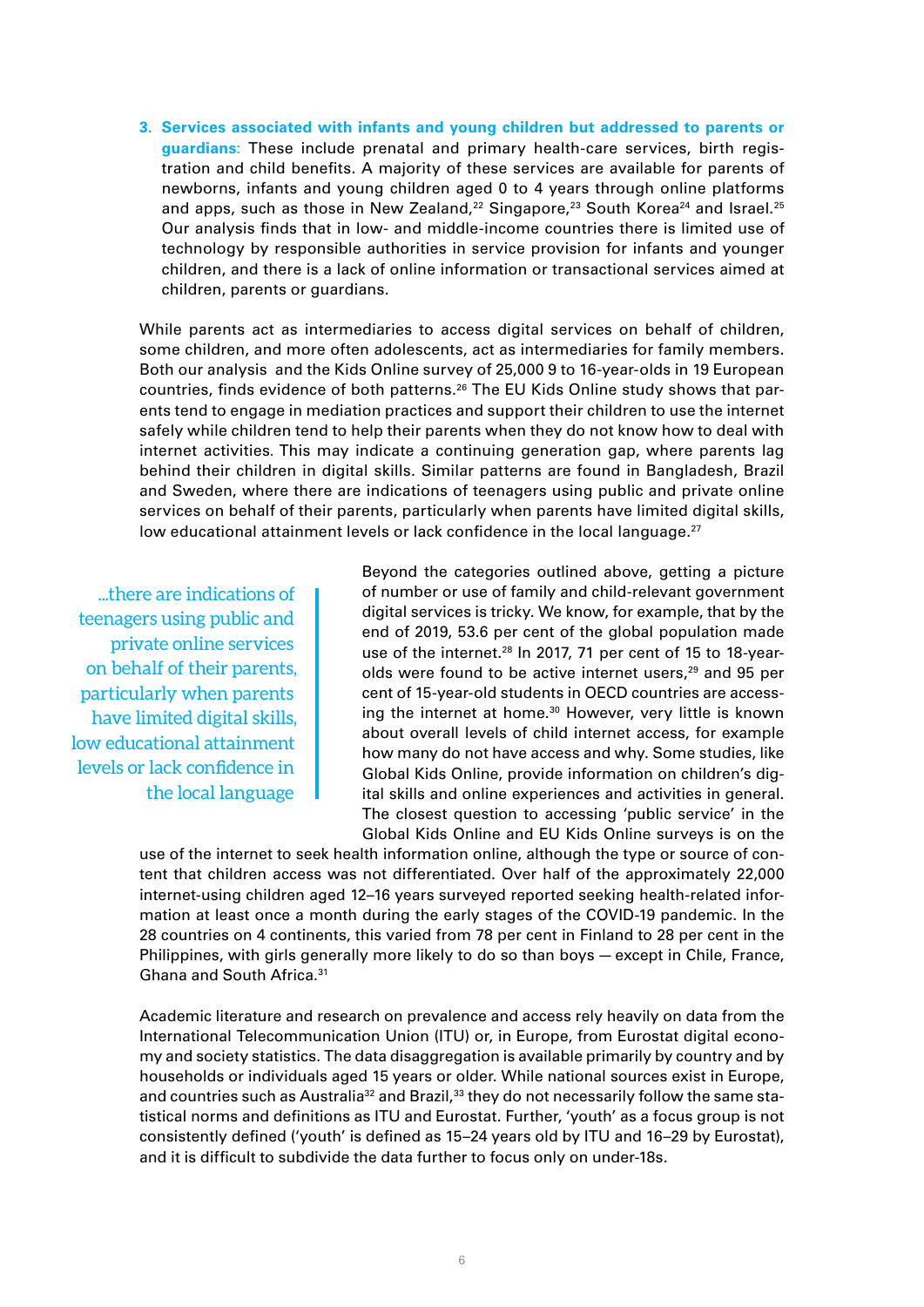There is no systematic collection of data on internet and technology access and use by children under 15. This lack of data was often pointed out as a challenge for design and targeting of digital services for children and families by policymakers and civil society representatives interviewed for this brief. While some beneficial data on the use of the internet by children (such as reasons for internet use, digital skills levels, and associated risks of internet use<sup>34</sup>) is generated by initiatives such as Global Kids Online and EU Kids Online, these are undertaken in a small number of countries and do not include statistics on the overall use of digital services. In Sweden, data are collected on child internet and technology use from birth, but respondents are parents or guardians while the child is under age 15.35 Out of roughly 150 questions asked by the biannual UN E-Government Development Index, less than five per cent are directly relevant to children (questions regarding applying for a birth certificate or identity card online, or information or services about health care, education or enrolment in school or day care). In some cases, it is not clear if the question targets 'youth' above or below 18 years of age.<sup>36</sup>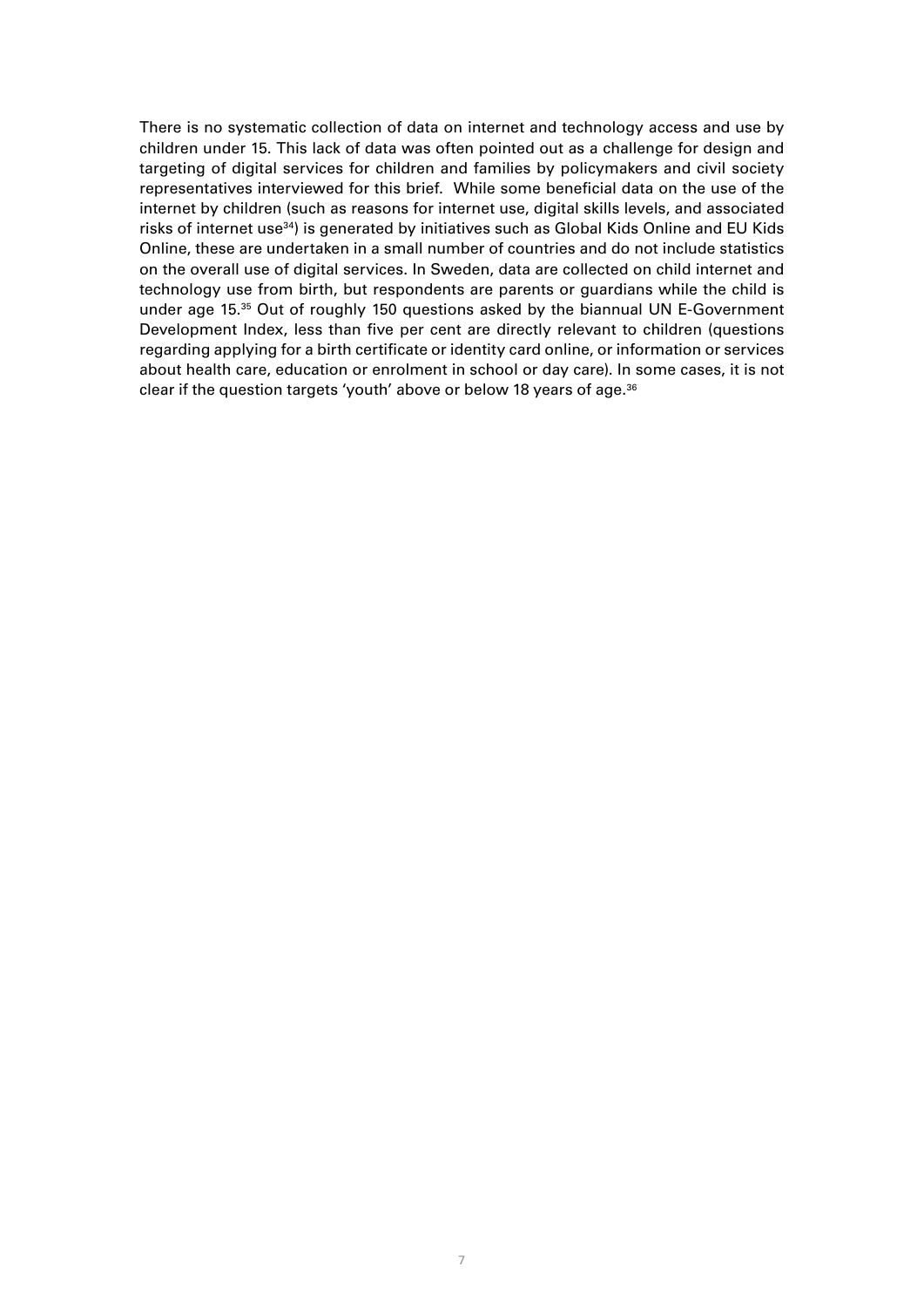# What drives the digital transformation of public services relevant to children and families?

In each of the countries explored, policymakers identified two primary drivers of the digitization of services:

**1. First, drivers of the roll-out of ICT in the public sector were articulated in terms of broader national economic and development targets.** In low- and middle-income countries, policymakers framed the need for e-government within broader goals established by national development strategies, such as revenue generation, increased productivity and economic growth, job creation and welfare for growing populations. National development plans such as Timor-Leste's 2030 Strategic Development Plan,37 strategies subsequent to Bangladesh's 'Vision 2021' framework,38 Ghana's Shared Growth and Development Agenda,<sup>39</sup> and 'Ghana Beyond Aid' were frequently referenced as starting points for e-government in those countries. This economy-centric approach was also evident in Brazil, where the national digital transformation is coordinated at the federal level by the Ministry of Economy<sup>40</sup> and in Sweden.<sup>41</sup> In each of these cases, the digital services were identified as a primary mechanism to achieve these goals.

In high-income countries, with a large portfolio of public services and advanced integration of ICT in the public sector, continued digital transformation is driven more by specialized strategies to support national productivity, cost efficiency, competitiveness, and innovation within the public sector. Sweden is a case in point. 'A Sustainable Digitalised Sweden'  $(2017-2022)^{42}$  focuses on enhancing digital skills nationwide, on enabling citizen participation in the digital transformation and increasing trust and security in online services. Supporting strategies include the Digital First programme for the digital revival of the public sector (2016–2018)<sup>43</sup> and Putting the Citizen at the Centre44 for increased usability and ease of access to digital services. Here, there is a focus on digital service quality, access and use, with the aim of transferring the benefits of digital technologies in the public sector to all users.

**2. Second, policymakers interviewed identified the need for cost-savings and service efficiency as a primary driver of the transition to digital services.** In Ghana, interviewees indicated that the digitization of birth registration was driven in part by a need to save on the resources employed in analogue birth recording.45 In Sweden, interviewees described how a digital parent platform was driven by a need to reduce repeat interaction and follow-up times with parents to relieve municipal resources.46 These findings confirm what we already know: that efficiency gains (not user needs) are the primary driver of the transition to digital services. Online and call centre services are between 2 and 3.5 times cheaper than paper and physical services in the Nordic countries<sup>47</sup> and up to 75 times cheaper to produce in Latin America and the Caribbean.48 The European Commission estimates that 'digital by default' can save the 28 members of the European Union  $\epsilon$  6.5 billion annually.<sup>49</sup>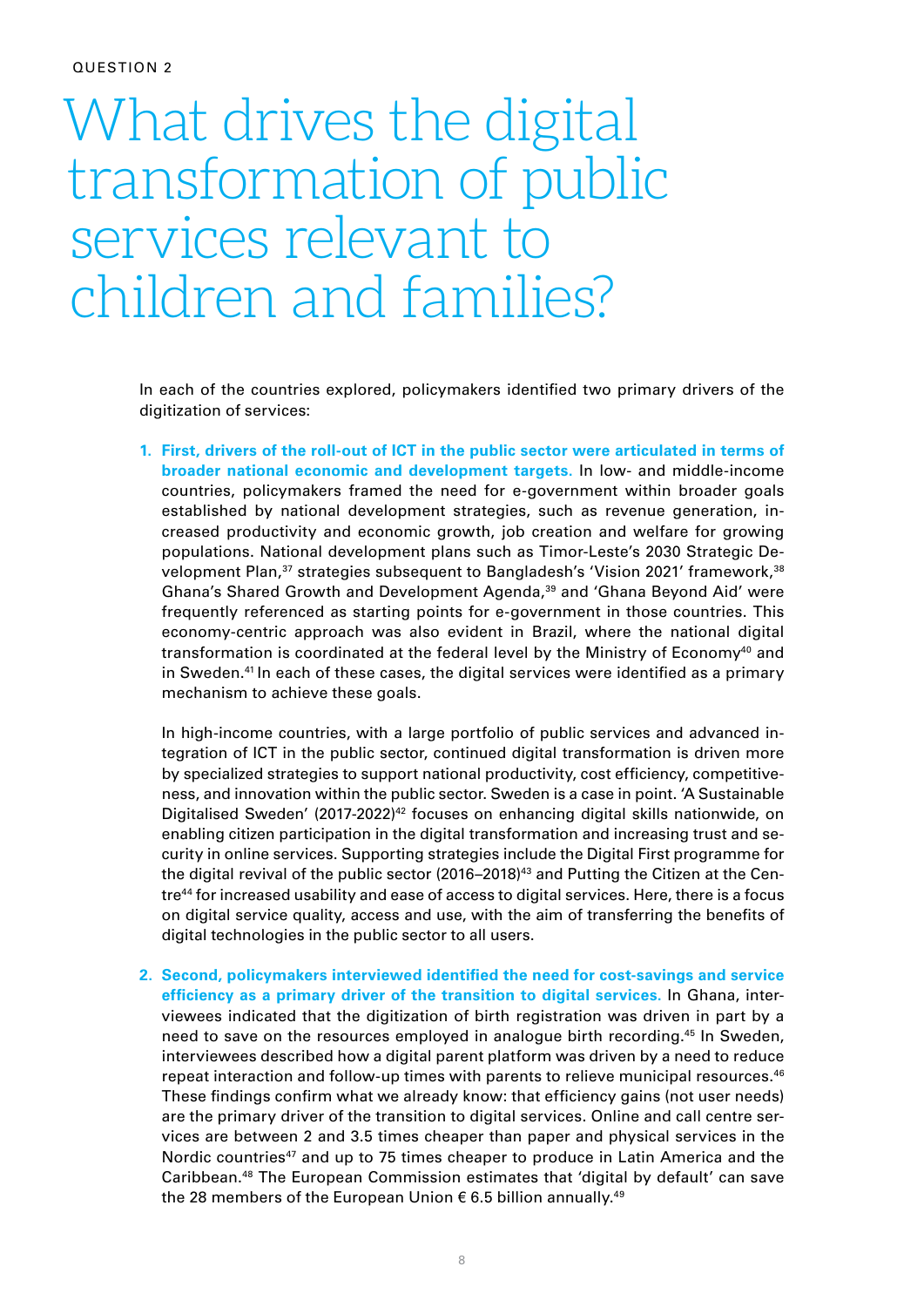# What facilitates child-sensitive transformation?

Our analysis sought to identify the factors which ensure that targeted, suitable and quality digital services are delivered to children and families. These factors are: identity management, governance, partnerships, donors and norm-setting institutions.

### 3.1 Identity management

This is a vital prerequisite for analogue and digital service access and delivery for children, but is fraught with challenges for the government at every stage of the digital transformation. Globally, over one billion people are unable to prove their identity and therefore lack access to vital services.<sup>50</sup> Of these, 47 per cent are below the national ID age of their country. Identity management was, therefore, identified as a critical component in efforts to provide digital services to children. In Timor-Leste, where only 30 per cent of children under the age of 5 are registered with birth certificates,<sup>51</sup> the government is developing a Unique ID system that aims to have IDs for 100,000 individuals, or 13 per cent of the population by 2023.52 The unique identifier will be a basis for access to e-government services. Ghana has recently introduced the Ghana Digital Card, an e-ID through which citizens aged 15 and over will have a digital certification that allows access to digital public and commercial services.<sup>53</sup> In Sweden, all individuals are issued a unique identification number at birth or when granted residency in the country. Over the age of 12, electronic IDs are then issued by banks to bank account holders, which can then be used to access digital services.<sup>54</sup>

#### SPOTLIGHT

#### **The challenges of ID management for digital services for children**

ID management was identified as a significant challenge for digital service delivery plans. In Timor-Leste, interviewees noted many challenges with the development of the new Unique ID system, including the alignment of existing ID issuing authorities and birth registration problems for children in remote rural areas.55 In Ghana, interviewees noted that while there are plans to integrate ID management databases held by relevant agencies (Births and Deaths Registration, the National Identification Authority, Ghana Statistical Service), the current siloed system allows for ID gaps or duplication and leaves little opening for data integration.56

ID management problems are also evident in countries with many established e-government initiatives. While not a challenge unique to Brazil, the country's citizens must provide copies of birth and registry certificates as well as proof of address or residence to legally identify themselves. As a result, Brazilian authorities have difficulties integrating analogue and digital services caused by multiple ID numbers if citizens are registered in multiple states or move between states.<sup>57</sup> As a result, Brazil is working on a new electronic ID system which is expected to improve identity management and, in turn, improve access to public services. In Sweden, interviewees indicated that the decentralised approach to electronic IDs, which are issued by banks to bank account holders, creates an extra layer of technical complexity to electronic identity management not seen in countries such as Denmark or Estonia, where public-private partnerships help to maintain joint public key infrastructure, electronic ID and eSignature infrastructure.58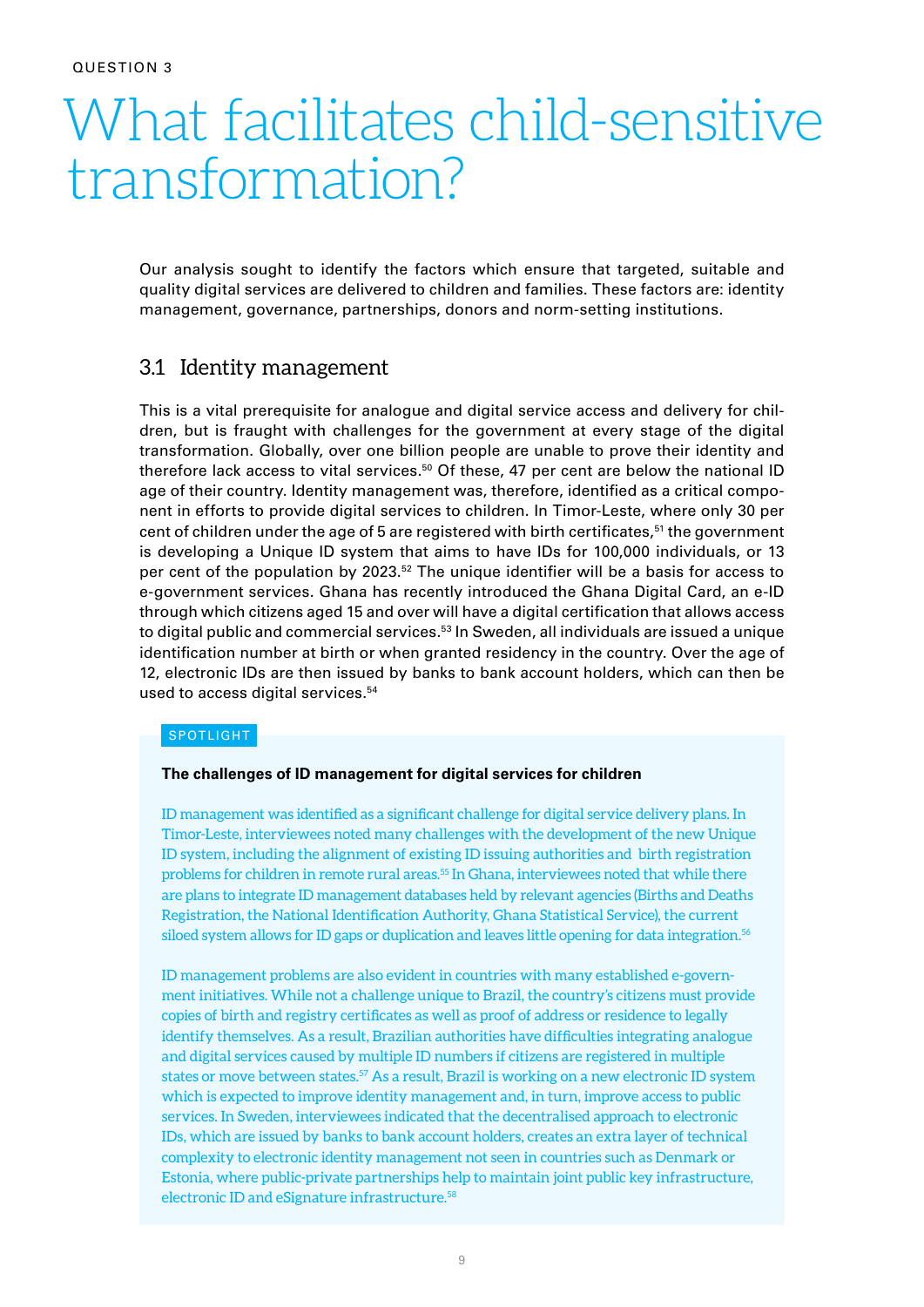# 3.2 Digital governance

Across the board, interviewees identified the establishment and implementation of proper legal and policy frameworks for digital governance as a prerequisite to digital services relevant to children. In Timor-Leste, for example, processes are underway to establish legislation and policies on cybersecurity, cyber-crime, privacy online, open data and data access.59 However, most of the discussions focused on the importance of child data protection. In Brazil, the new Data Protection Law (due to come into effect in January 2021) includes clear considerations of data protection for minors. It outlines the parental role in consent for access to child data online.<sup>60</sup> In Sweden, national strategies and legislation are influenced by European Union-wide standards, such as the General Data Protection Regulation articles on child consent online. However, Sweden and other EU member states have lobbied the European Commis-

sion and UN agencies to increase the ambitions of these standards.<sup>61</sup> Globally, there are few specific safeguards for children's data, an issue that is at the root of initiatives such as UNICEF's 'Responsible Data for Children' and 'Data Governance Manifesto'.62

Further, 15 to 18-year-olds are more likely to access digital services directly and therefore have different data security and privacy needs. For instance, to facilitate doctor-patient trust regarding reproductive information and care, adolescents in Sweden (12 to 18-year-olds) and Denmark (15 to 18-year-olds) have exclusive access to their person...interviewees identified the establishment and implementation of proper legal and policy frameworks for digital governance as a prerequisite to digital services relevant to children

al patient and medical records.<sup>63</sup> In Brazil, adolescents aged 16 or older can register to vote in elections.<sup>64</sup> In Ghana, practitioners highlighted the need for government agencies to consider risk mitigation for 15 to 18-year-olds through security measures built into digital service platforms, as well as awareness-raising initiatives on how to protect personal data.<sup>65</sup> Beyond data protection, age disaggregation in digital governance frameworks was raised as an access issue. In Timor-Leste, where social assistance is granted from the age of 15, discussions highlighted a need for legal provisions to issue electronic IDs to under-15s with social assistance needs — such as children with disabilities - to access required services.<sup>66</sup>

### 3.3 Partnerships

Three types of partnerships were found to have an important role in the development and roll-out of child relevant digital services: public-private partnerships (PPP), partnerships between the public sector and civil society (PCP) and intra-governmental partnerships (PUP).

**PPPs:** The role of the private sector in e-government initiatives is thought to be vital where governments are unable to meet resourcing needs for capital intensive ICT infrastructure, expensive digital systems or the specialized skills required to operate them.<sup>67</sup> National and subnational governments, therefore, seek a 'win-win' solution through long-term contractual arrangements with companies to finance and operate ICT in the public sector.

In Sweden, interviewees highlighted the benefits of PPPs in the health sector and pointed to success stories in Estonia and Denmark in relation to electronic IDs, digital signatures and data exchange.<sup>68</sup> In Ghana, a PPP was undertaken from 2010 to digitize the processes and services of the Ghana Revenue Authority and Registrar General's Office, with an agreement for the private sector to majority finance, build and operate e-tax and electronic business registration platforms until their investment costs were recovered.<sup>69</sup>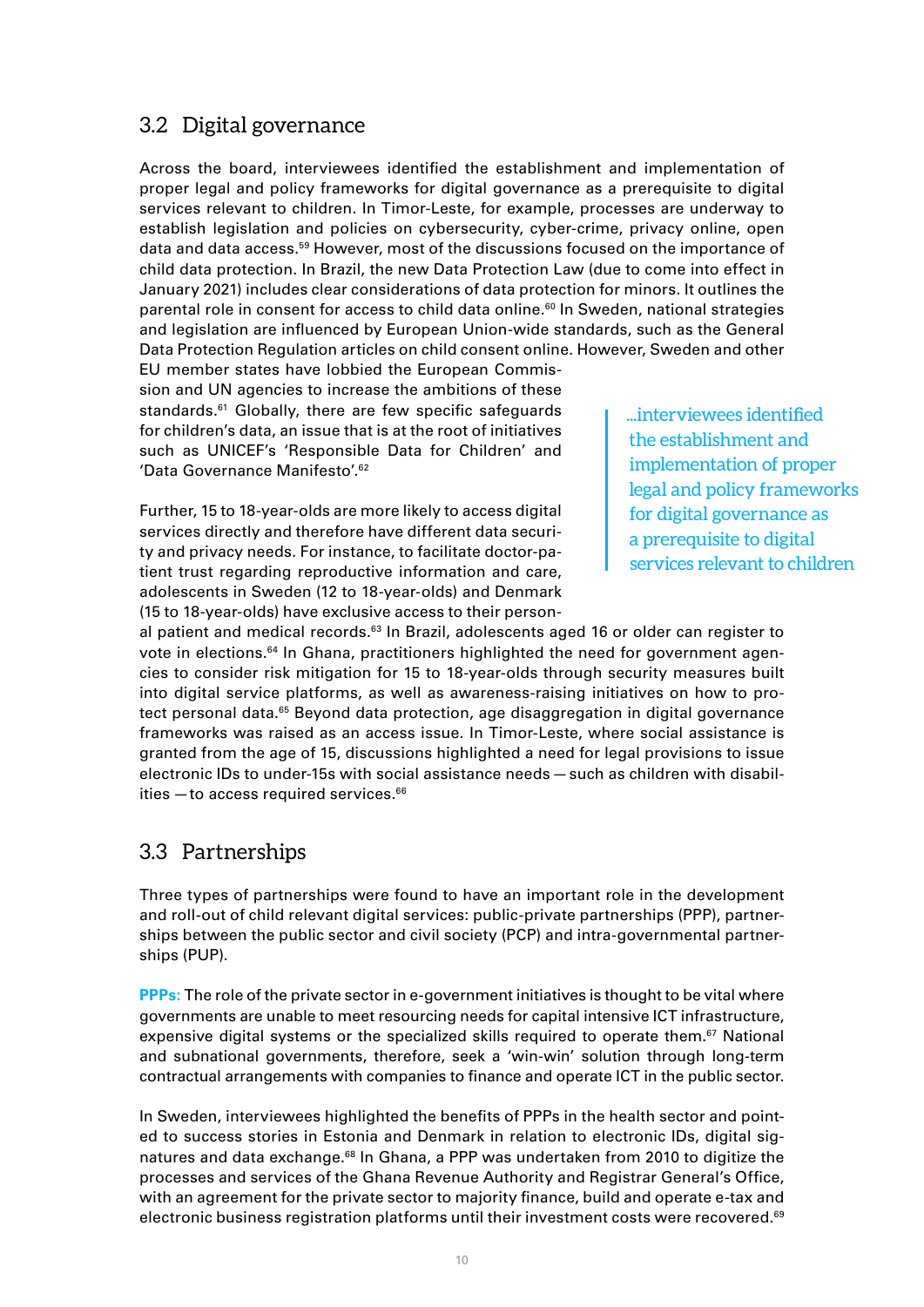The system was then handed back to government agencies for continued operation. More recently, a partnership with mobile service operator Airtel Tigo Ghana facilitated the pilot of Ghana's digital birth registration system, $70$  and policymakers noted that scaling the system would require a national PPP with telecommunications operators.<sup>71</sup> Further, universal service funds (a type of PPP which pools contributions from telecom companies to increase access to telecom services) have been used in Colombia, Ghana, Malaysia, Pakistan and Turkey to provide internet subscriptions and laptops to low-income students, and open community ICT centres in impoverished areas.72 However, the

However, the success of PPPs for e-government remains a contested issue. There are also mixed results in emerging economies... success of PPPs for e-government remains a contested issue.73 There are also mixed results in emerging economies, including considerable underutilisation or mismanagement of the universal service funds set up.74

Despite the popularity of the PPP model, the majority of public-private relationships discussed in interviews were commercial arrangements to procure new products and services for digital service delivery (and, as such, not PPPs).75 This is reflected in the literature, which finds that the term 'PPP' is often applied to outsourcing or privatisation for e-government.<sup>76</sup> It shows the prevalence of more traditional client-contractual relationships between government and the private sector for digital services, even as

discourse on PPPs is evolving towards consultative and collaborative approaches.77 Central government authorities in Brazil, Sweden and Timor-Leste tend to procure bespoke solutions from companies or tailor those already on the market. By contrast, less well-resourced authorities in Timor-Leste and municipalities in Brazil and Sweden procure more standard solutions.78 Policymakers also discussed direct integration of superior private digital services to avoid duplication or competition. Interviewees in Ghana expressed the view that government digital services should integrate popular commercial mobile money interoperability systems as payment modalities for digital public services, rather than developing public equivalents.<sup>79</sup> Similarly, in Sweden, private sector electronic ID providers are certified by the central government and integrated into government services.<sup>80</sup>

**PCPs:** Formal and informal collaboration between the public sector and civil society plays a strong role in promoting child issues within digitization initiatives. All five countries explored are formally required to publish new legislation for public consultation. In Bangladesh, Brazil, Ghana and Sweden, civil society has pushed for increased internet accessibility and digital skills initiatives.<sup>81</sup> In Timor-Leste, child rights and gender equality advocates will play a role in ongoing consultations on the government's digital inclusion framework.<sup>82</sup> In Sweden, formal and informal consultation with civil society stakeholders — and sometimes, lobbying by civil society actors — are considered the norm for digital service development.<sup>83</sup>

**PUPs:** Intragovernmental partnerships, including with agencies mandated to advocate for child rights, were identified as necessary for the effective development of digital services for children. In Timor-Leste, where planning guidelines require women's and children's components in every government plan, interviewees highlighted the active engagement of the Ministry of Social Solidarity and Inclusion in consultations on e-government policies and initiatives.<sup>84</sup> In Bangladesh, interviewees noted several PUPs involving central and local government partners and digital agencies for digital health and education initiatives.<sup>85</sup> In Ghana, the National Information Technology Agency has been a collaborative partner to multiple sectoral agencies; for example, it played a role in drafting the National eHealth Strategy and piloted health ID systems for the Ministry of Health.<sup>86</sup> Despite these examples, policymakers in Brazil, Ghana and Timor-Leste noted that overall, PUPs were piecemeal and often challenging.<sup>87</sup>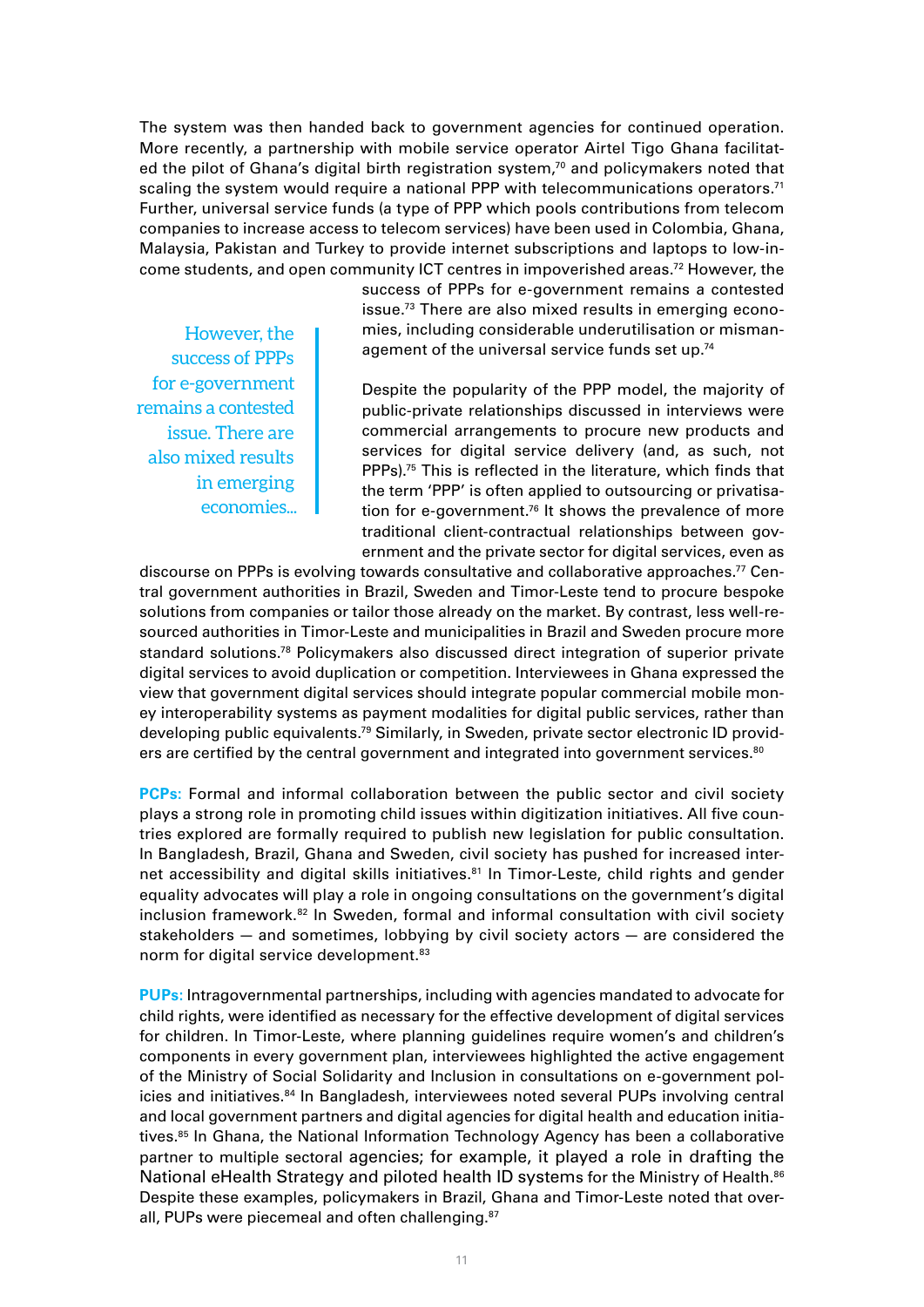In Sweden, joint strategies between central, regional and local authorities are common, and interviewees representing local and regional authorities highlighted that central government often proactively consults with them before publishing strategies related to both ICT and children.<sup>88</sup> There is an increasing level of collaboration by clusters of local and regional authorities for the internal development and maintenance of IT systems and ICT solutions. Similarly, joint procurement initiatives to optimise the cost-benefit have been increasingly used in the last two decades.

# 3.4 Donors and international norm-setting institution

These actors are influential in child-sensitive digital services, though influence varies based on the income level of the country in question. In the lower-middle income countries explored, many relevant digital service initiatives have been undertaken with the support of international donors and UN agencies. In Ghana, efforts towards digi-

tal birth registration were supported by UNICEF and the World Bank. The efforts to develop a Unique Identifier system in Timor-Leste — a vital basis for its e-government plans — is supported by UNDP and UNICEF. Globally, UN-ESCO, the World Bank and regional development banks support such initiatives in other beneficiary countries. The COVID-19 pandemic has also seen a strong donor role in the roll-out of digital services for children as part of crisis response efforts in low- and middle- income countries. In Bangladesh, for example, UNICEF has supported the development of virtual juvenile courts<sup>89</sup> and worked with the ICT Division of the Government to develop and implement the country's education continuity plans.<sup>90</sup> As a

These recommendations drive continuous improvement of digital infrastructure, and availability of online services including birth certificates or enrolment in day-care and education

donor-country itself, Sweden is instead influenced by European Commission recommendations and regulations.91 These recommendations drive continuous improvement of digital infrastructure (e.g. broadband targets), and availability of online services including birth certificates or enrolment in day-care and education through 'government once-only' and 'digital-by-default' principles.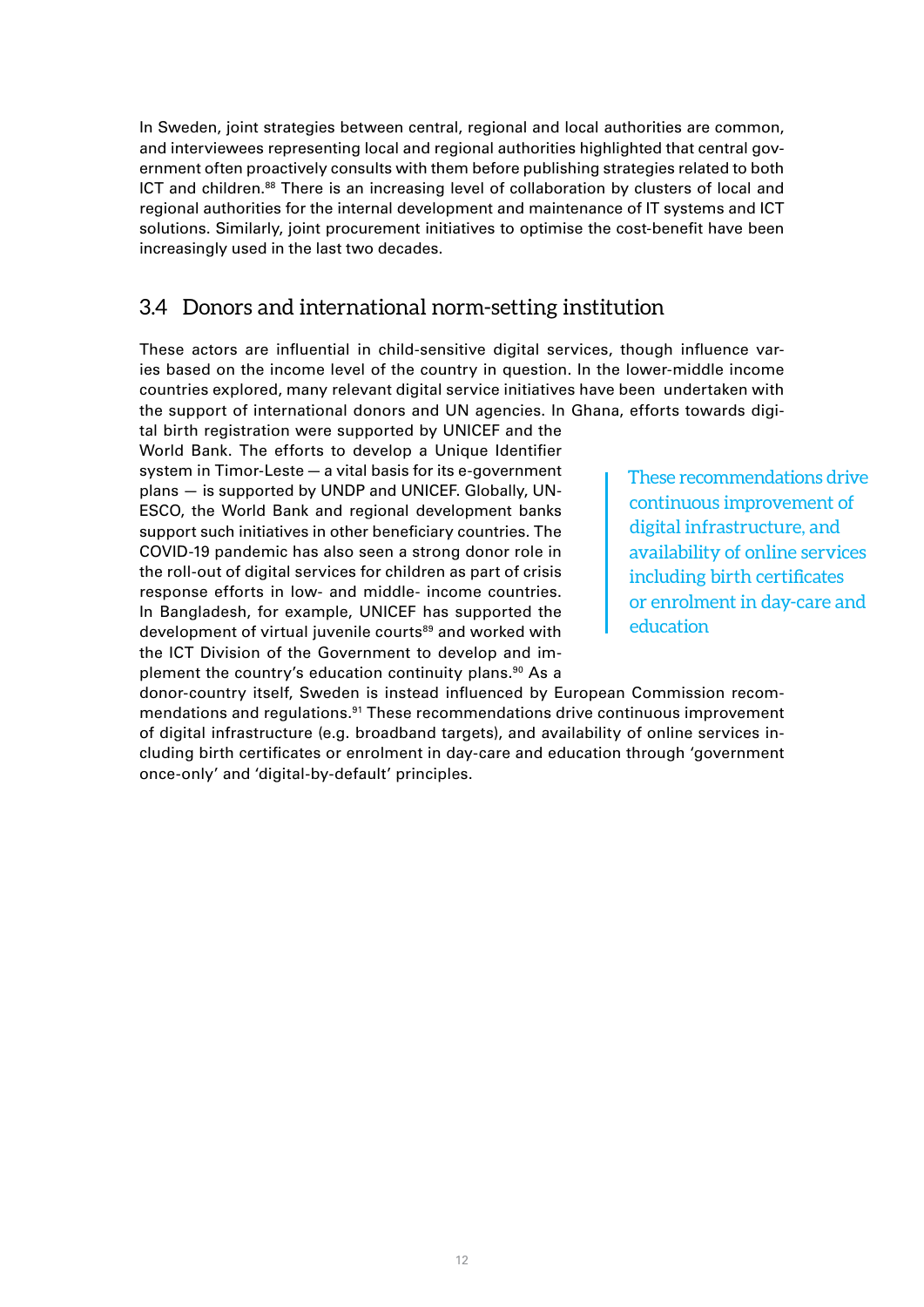# What challenges do governments face to ensure child-sensitive digital public services?

Analysis and interviews identified the following contextual, implementation and design challenges for governments seeking to deliver effective and inclusive digital services for children and families:

**Internet penetration and speed**: As might be expected, countries with established ICT infrastructure have more established and varied digital services available for children and parents. In Sweden, internet penetration is high (92 per cent of the population in 2019). While improved infrastructure and skills development are ongoing priorities, the strategic focus is on high-speed mobile (100mb plus) and digital skills for specific user-groups (such as seniors).92 However, low levels of internet penetration were cited as a primary challenge for digital service plans in Bangladesh (15 per cent), Timor-Leste (27.5 per cent) and Ghana (39 per cent) and.<sup>93</sup>

**Digital skills of service users:** All four low- and middle-income countries identified low levels of digital skills among the general population as a major hurdle to the roll-out of digital services. Although Brazil has the highest proportion of internet users of the four countries (67.5 per cent of the population in 2019)<sup>94</sup> disparities in digital skills' levels – primarily the result of social inequalities — present a challenge. Many vulnerable people are unable to access social benefits because they lack IT skills needed to register themselves on the national register.95 Differing levels of digital skills between children and their parents were also identified as hindering child access to digital services.<sup>96</sup> This concerns both access to indirect digital services for children (e.g. e-health services) and the inability of parents to properly oversee direct child use of digital services (e.g. e-learning platforms) due to their lack of ICT know-how.<sup>97</sup> In Ghana, interviewees raised the need for the government to run public awareness campaigns on available digital services and responsible internet use practices (such as child data privacy) to improve uptake and proper use of digital services.<sup>98</sup>

**Inclusive digital services:** Known causes of the 'digital divide'99 were regularly raised as challenges for inclusive digital service delivery thereby limiting the application of ICT to improve the cost-effectiveness of the health and education sectors. Inaccessible or expensive internet and digital devices and insufficient digital competences were raised alongside factors such as age, gender, language, socioeconomic status and geographic location. These national experiences are manifested at the global level. While 80 per cent of UN member States offer digital content or online services in 2020, this varies widely between countries in different regions of the world: Europe has the largest proportion of countries (93 per cent) offering online services to vulnerable populations while Oceania (65 per cent) and Africa (55 per cent) have the least.100 Among vulnerable groups, people living in poverty and migrants are most neglected in access to digital services, $101$  and it is clear that the COVID-19 pandemic is likely to entrench existing divides between communities and countries.102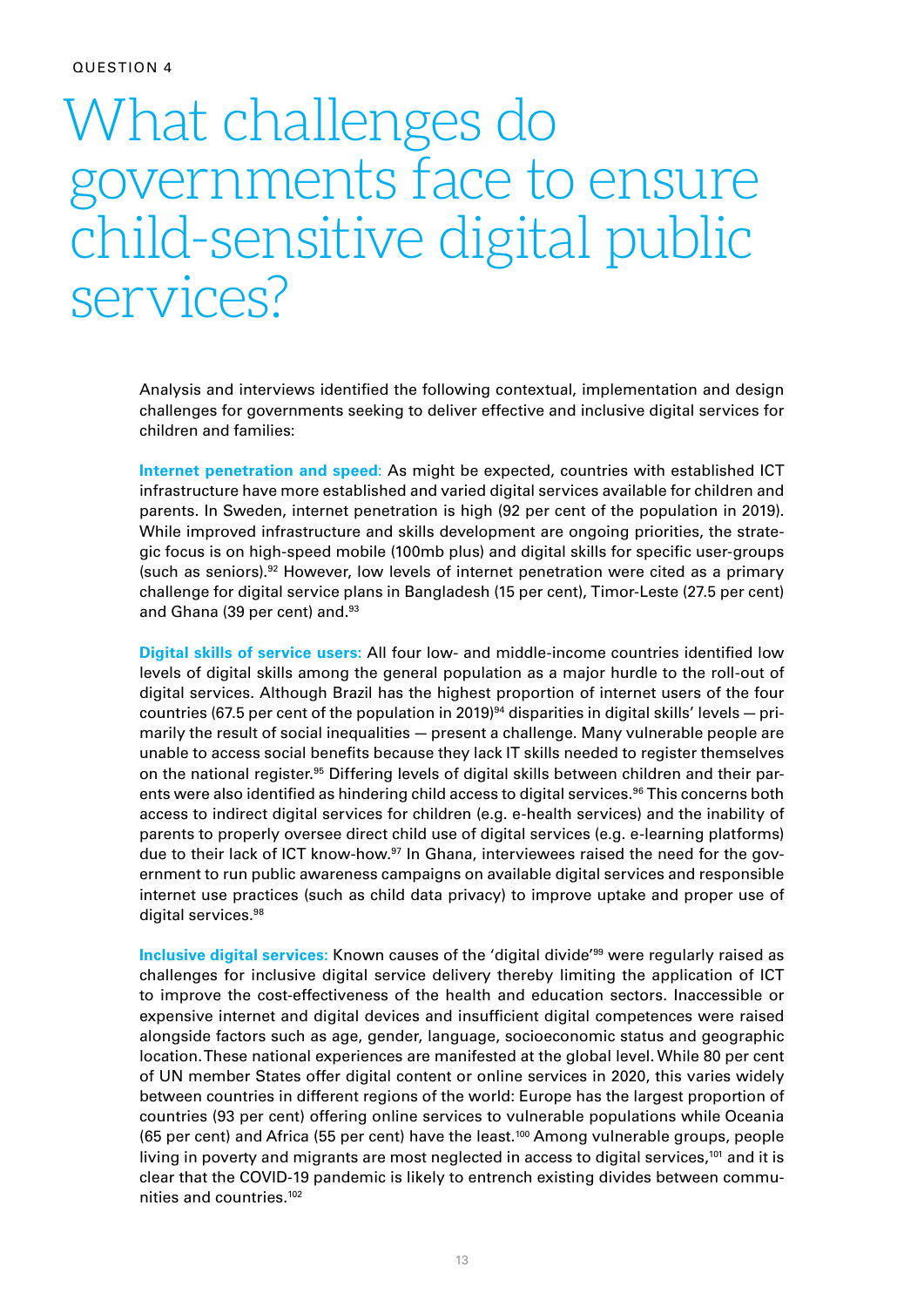While 'youth' appears to be the main service target among minors, the majority of online content and services target over-18s, followed by adolescents aged 15 to  $17^{103}$  Where services are available, internet access is a significant issue. In Brazil, the government uses websites to guarantee that both adolescents and young adults can participate in the national entrance examinations (for secondary but especially tertiary education), but a lack of internet access means that many are unable to register.<sup>104</sup> Further, while the use of digital services for children and minors is on the rise globally, international statistics and studies show that low-income countries are not following suit.<sup>105</sup>

**National-subnational capacity gaps**: The variable ability of federal and subnational governments to offer and maintain digital services presents a challenge to digital service delivery. In Ghana, varying degrees of connectivity, hardware and know-how at the municipal level is a challenge that is recognised by digital transformation strategies.<sup>106</sup> In Brazil, discussion identified a relative lack of digital know-how among municipal government staff when compared with civil servants at the federal level.107 Inequalities *across* subnational governments were also raised, as interviewees in Brazil noted that some cities offer many digital transactional services, online information for citizens and online service portals, while others do not.<sup>108</sup> While local government in Sweden is comparatively well-staffed and resourced, it is challenged by digital know-how, a need to improve

and change management capability, in particular introducing a culture of innovation, new partnership models, user-centric and whole-of-government thinking.<sup>109</sup> Overall, findings are consistent with recent conclusions of the 2020 Local Online Service Index, which found lower levels of 'e-government readiness' among municipalities compared to national government. Of 100 cities globally, most city portals offer government information with few or no transactional services available.110 However, nearly all city portals are accessible from mobile devices, confirming the awareness of local governments of the importance of mobile technologies in multichannel service delivery.

Interviewees emphasised the potential benefits of a stronger central government role to provide direction and practical guidance on both the digitization of services and for a strategic focus on children.

**Implementation challenges:** Despite the strategies in place, a lack of integrated policies and actual implementation can undermine digital service delivery in the following ways:

**• Inconsistency due to different strategies, resources and implementation at national and subnational levels**: In Brazil, the presence of multiple levels of government (federal, state and local) mean that there are simultaneously different phases and scales of digital transformation. While the federal government has many strategies and initiatives for digital services, states and local governments often have few functional initiatives or applications for citizens due to a lack of capacities or funding.<sup>111</sup> In Sweden, decentralisation of decision-making and service delivery requires a higher level of cross-governmental coordination. For instance, individual school districts have a high degree of autonomy for spending on teaching aids and ICT, meaning that the availability and use of online teaching platforms and tools are not consistent.<sup>112</sup> Given their comparatively high level of coordination and focus on whole-of-government digitization, productivity and value creation for end-users, the Danish and Estonian approaches to cross-governmental cooperation were highlighted by interviewees as examples from which Sweden could learn.<sup>113</sup> Interviewees emphasised the potential benefits of a stronger central government role to provide direction and practical guidance on both the digitization of services and for a strategic focus on children.114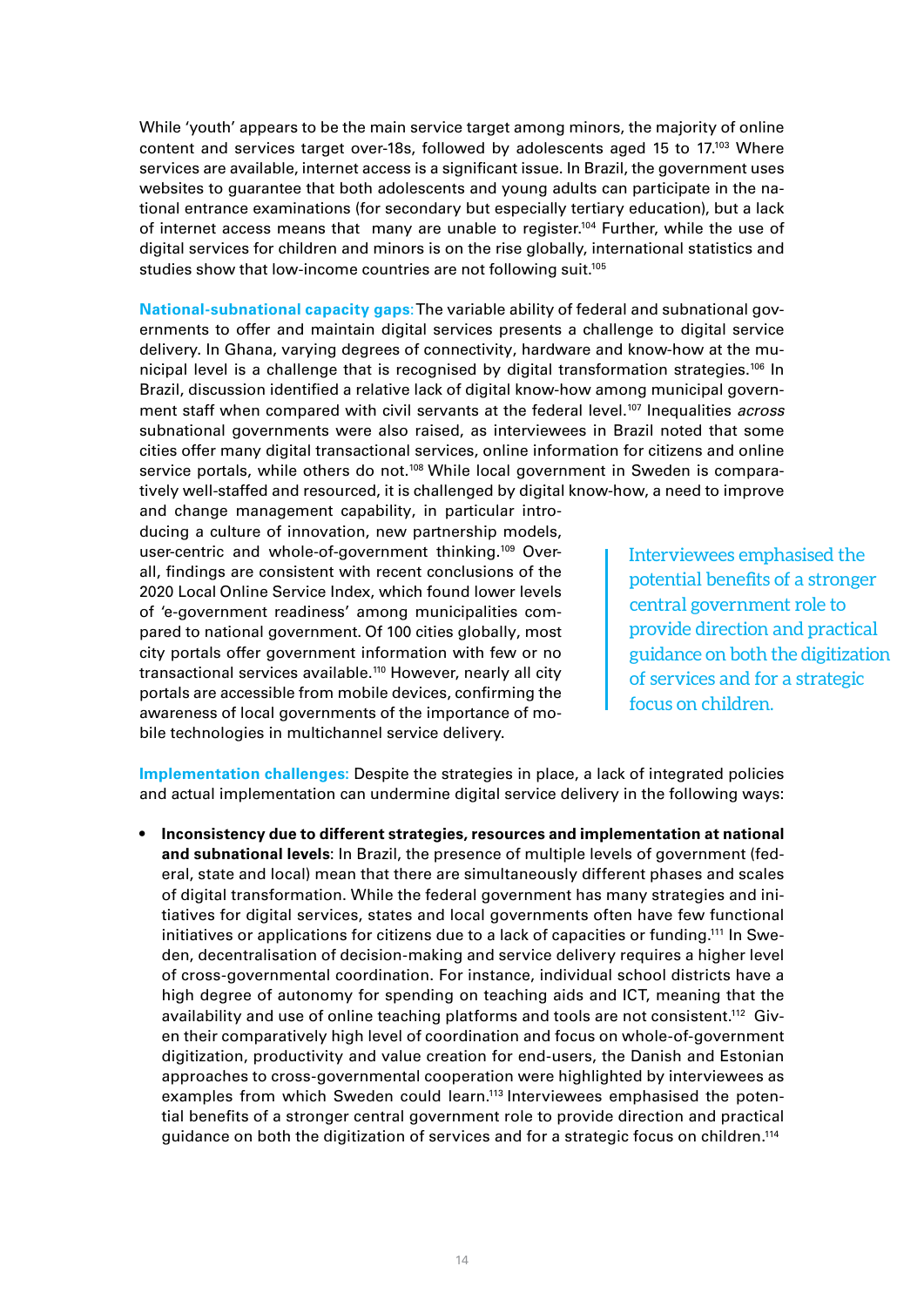**• Lack of coordinated strategy implementation:** Interviewees raised the issue of unaligned central and sectoral digitization strategies as a hindrance to coherent digital service delivery. In Ghana, while the National Information Technology Agency (NITA)

The principle of inclusion of children and parents in the design and roll-out of relevant digital services is widely recognised

is mandated to support the digital transformation of government ministries, ministries have sometimes opted to launch their digitization processes — covering the digitization of information, transactional services and not least paper-based data sources — without early coordination with NITA.115 This has the potential to result in incompatible systems for integrated services and data sharing. Further, interviews shed light on challenges arising from discontinuity in the development of digital services**,** for example, when services piloted by specialized digitization agencies are not continued or scaled by sectoral agencies once they

are handed over.116 Lack of coordination and issues with sharing between different tiers of government and/or different sectors were also raised in Timor-Leste,<sup>117</sup> Brazil<sup>118</sup> and Sweden.119 Interviewees commented that donor-funded initiatives can be uncoordinated at times, leading to duplication or gaps in digital service development, and challenges in sustaining funding for digital services.120

**User engagement:** The principle of inclusion of children and parents in the design and roll-out of relevant digital services is widely recognised, and interviews identified several relevant national initiatives. For example, in Bangladesh, children and parents are included in the planning and design of digital education interfaces.121 In Brazil, a federal department for user experience was recently launched, demonstrating consideration of the need for inclusive and user-specific service design.<sup>122</sup> However, this principle does not broadly translate into inclusive design practices. In Sweden, public sector websites and online services are user-tested. However, end users are rarely involved in their initial design, as local governments tend to procure existing service solutions from private developers, leaving little room for co-design.123 In larger authorities, services are tailored based on city and user data, such as Stockholm's *Jamfor*, a comparative service-universe for day care, school enrolment and other social services.124 In Brazil, the majority of digital government services that may be relevant to children and families are developed without active consultation.125 Interviewees pointed to a dearth of data to inform service design. While initiatives such as Brazil's ICT Kids Online help to produce data on how the internet is accessed and used by citizens, these are often not directly connected with the design, production and implementation of digital services for children.<sup>126</sup>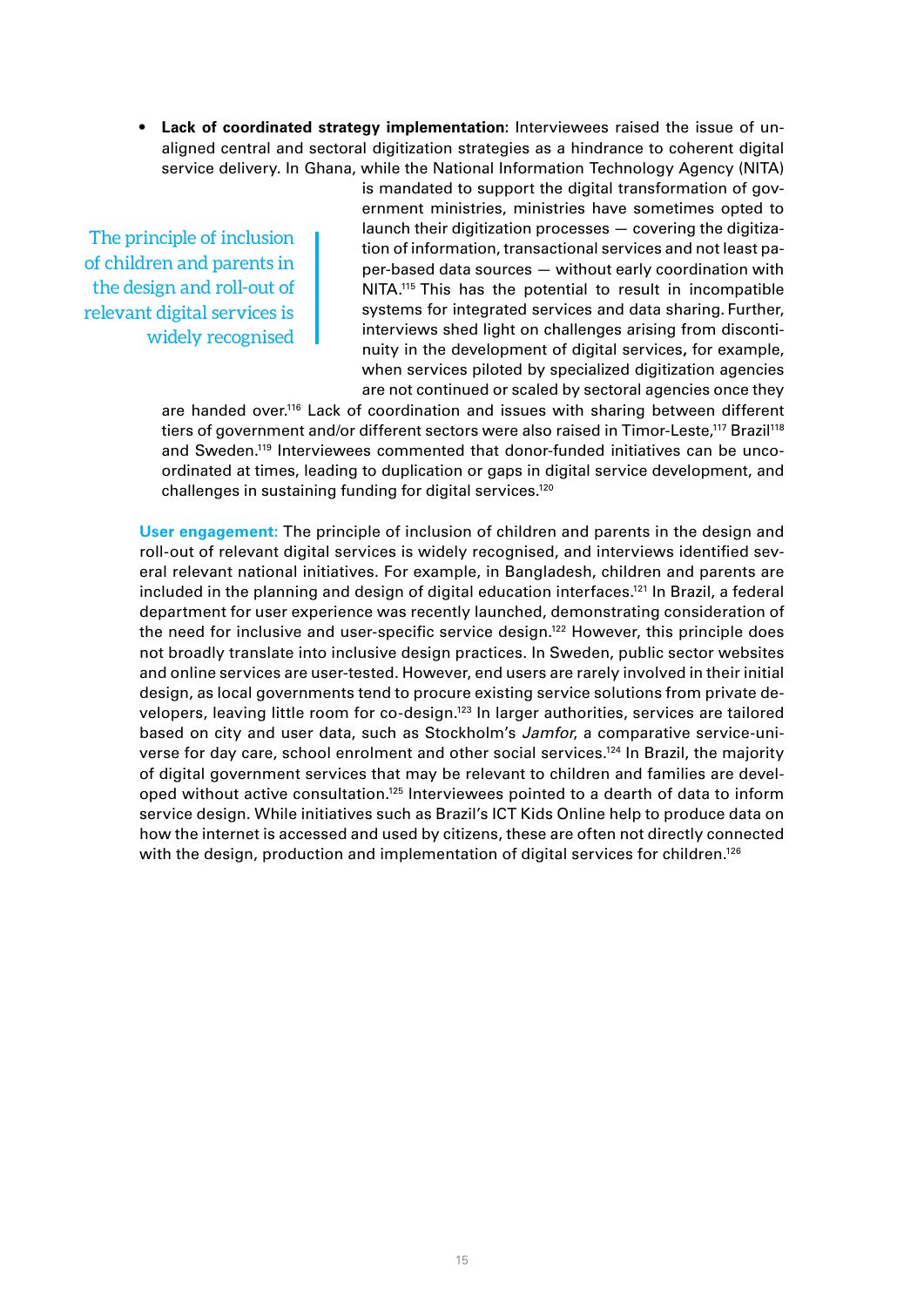# Conclusions

From this exploration, it is possible to identify several general patterns, gaps and opportunities in the digital transformation of government services relevant to children and families:

**Digital services are driven by 'whole-of-society' and efficiency concerns, not child beneficiary needs.** Indeed, Brazilian interviewees commented that when governments and companies think about digital transformation, children are not usually considered.<sup>127</sup> This is a lost opportunity to focus on effective, personalised and user-centric service delivery.128 However, as digitized social services have become a prominent feature of responses to the COVID-19 global pandemic, there is potential for a shift in the coming years towards a user-centred approach. Education continuity planning has seen the introduction or expansion of digital learning platforms<sup>129</sup> and acceleration of school internet connectivity initiatives.130 Further, the immediate economic impacts of the pandemic have led to the increased use of social welfare digital payment platforms in countries such as Australia and Ireland, matching countries such as Sweden in which access to

benefits was almost exclusively digital before the pandemic.131 The crisis has accelerated digitization of the social sector, which may, in turn, be an opportunity to bring the specific needs of children and families to the heart of digital services.

**There is insufficient data to get a clear picture of child use of digital services or their impact.** The study identified a lack of disaggregated data on children within e-government and internet statistics. Therefore, there is little understanding of child internet access, skills or online behaviour. The difficulty in sourcing statistics on children was noted as a hurdle to effective design and targeting of digital services for children and families. We

The difficulty in sourcing statistics on children was noted as a hurdle to effective design and targeting of digital services for children and families

also note that information and data on the digital transformation of public services are significantly more available in high-income northern hemisphere countries.

**Government awareness of 'facilitators' of child-sensitive digital services is high, but progress is needed to turn principles into practice.** There is awareness of the benefits of including children in public service design — for example, ensuring the suitability of services for use by children and families — but this is not yet standard practice. Further, proper analogue and digital identity management are recognised as essential for efficient, effective and inclusive public service delivery. Still, a range of implementation and resourcing challenges mean that ID management presents a hurdle at every stage of e-government roll-out. There is an important role for donors, norm-setting institutions, mandated agencies and civil society to drive the digitization of government services towards results for children and young people. These in turn require prioritisation of consultative approaches to digital service development. Finally, while privacy and security considerations for digital public services relevant to children are well recognised, there are still few child-specific standards to draw on.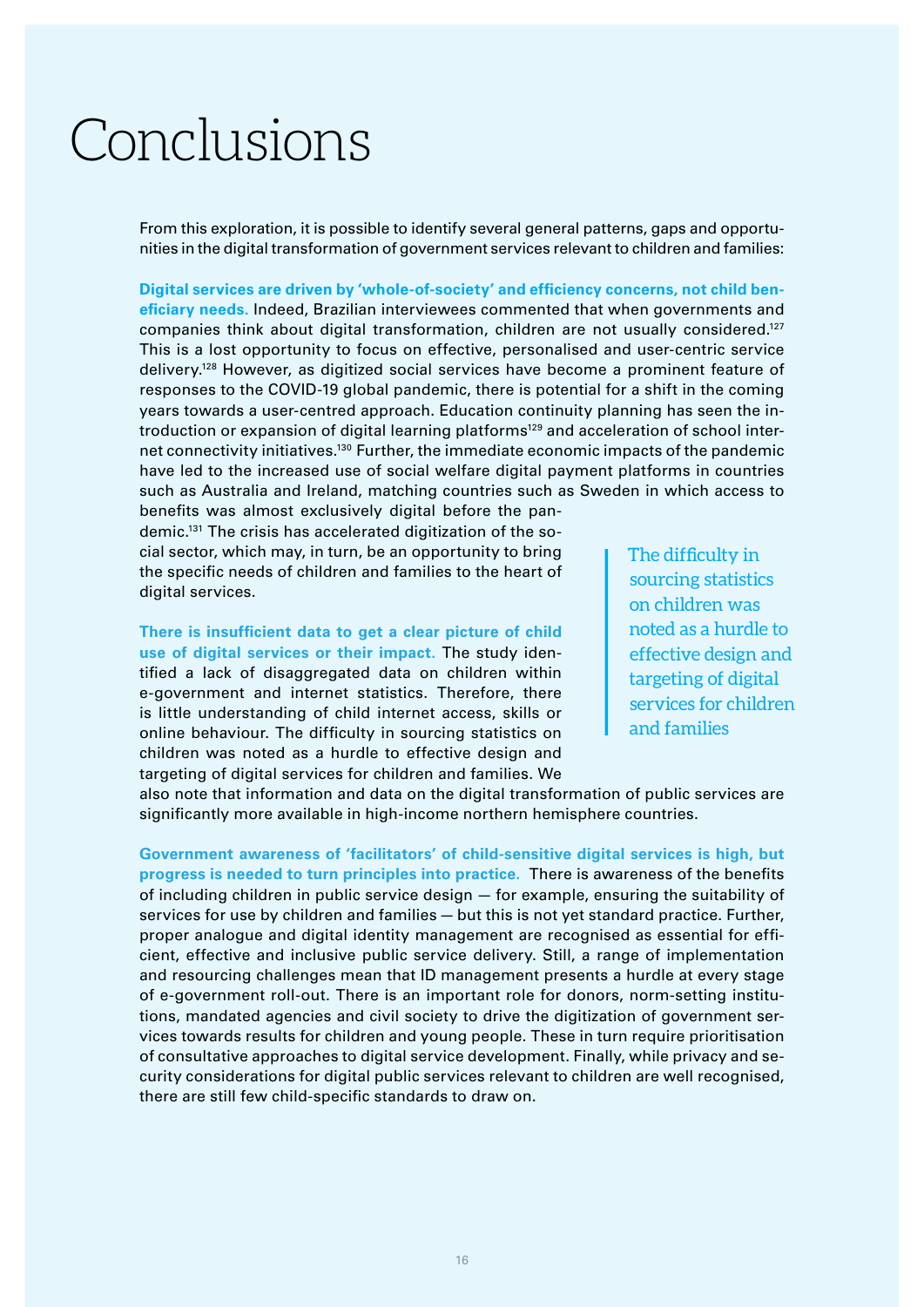**General implementation challenges of the digital transformation of government present a hurdle to effective development and delivery of digital services for children and families.** Countries are understandably at different stages of their digital transformation. The range and scale of digital service offerings is subsequently varied. Yet at every stage, the effective development and delivery of digital services require coordinated intragovernmental implementation efforts towards the eventual scaling and integration of government services. While the role of central digital transformation strategies and agencies is vital for compatible service development, the sectoral digitization of health, education and social services were regularly found to be unaligned. Further, the consistent roll-out of digital public services, particularly social services, depends on the capacities of subnational authorities, which are often weaker than at the national level. Finally, in more donor-dependent countries, practitioner comments shed light on issues of sustainability and national ownership of donor-funded digital service initiatives and highlight the importance of coordinating donor and national digital transformation planning.

**Barriers persist for the uptake of digital government services by children and families.** There is much still to be done to ensure that digital services do not worsen service exclusion for children and parents. Barriers to digital service use are already widespread, including lack of internet or ICT access, affordability, literacy, digital skills, user-centric service design, and, not least, the development of services for children.

### Recommendations

Looking forward, the following recommendations may support approaches to the digital transformation of services that promote the needs and rights of children.

- **1. Governments must make efforts towards better coordinated digital service initiatives**, particularly for eventual scaling and integration of government services. Where relevant, donors also have a responsibility to coordinate efforts to close service gaps and/or avoid duplication. Increased focus on subnational capacity is required within national and sectoral digital transformation planning, budgeting and training.
- **2. Privacy and security considerations must continue to be the foundation of any initiative of digital services that may directly or indirectly involve children**. Governments must ensure that adequate legal and regulatory frameworks are in place to protect privacy and data, and to ensure compliance with these. Authorities, parents and teachers must ensure that children, and particularly adolescents and young adults, are aware of their rights and personal responsibilities in terms of privacy and data protection.
- **3. Legal and regulatory frameworks to ensure unique and recognised physical and electronic identities at birth must be implemented** as regulated in the UN Convention on the Rights of the Child. Resources such as the World Bank's Principles on Identification for Sustainable Development: Toward the Digital Age<sup>132</sup> provide essential guidance on inclusion through ID management amidst the digital divide. For digital public services, governments must also ensure that minors are given digital identities with relevant legal rights, particularly as they enter adolescence and later become young adults. Adequate resources must be allocated to this process alongside the management and maintenance of both analogue and digital identities to avoid digital exclusion of children and parents. Only in this way can digital services contribute to the achievement of the Sustainable Development Goal and abide by the principle to leave no one behind.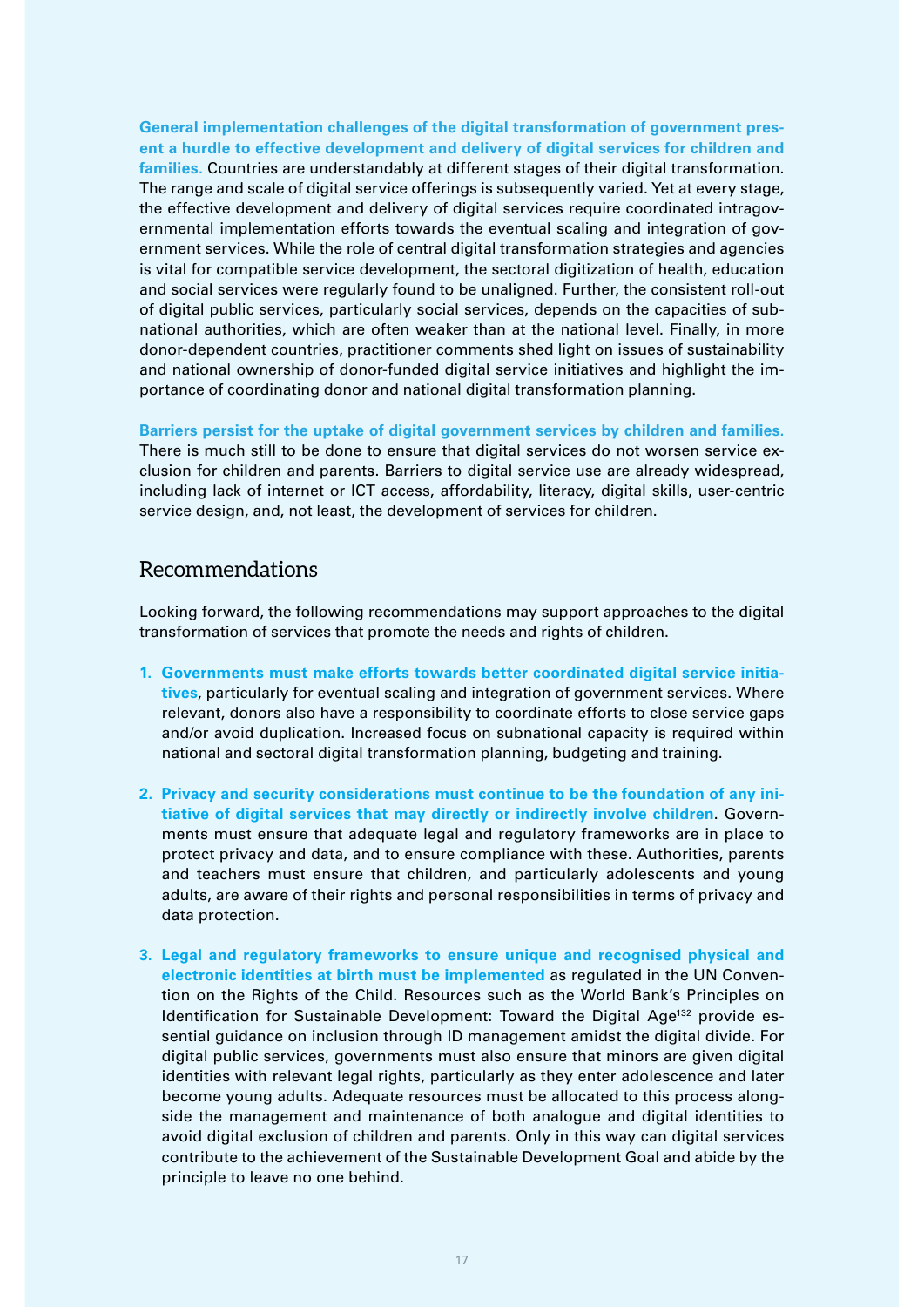- **4. Governments should seek to engage with children and their parents during digital services development**, to design accessible, inclusive and user-friendly services. Engagement can be either indirectly through stakeholder representatives, NGOs, user statistics and surveys, or directly through focus groups, design sessions and testing. Service standards and design systems — of which there are many suitable examples — should be based on a whole-of-government approach to ensure recognition and ease of use, especially for traditionally disadvantaged communities or individuals with limited educational attainment.
- **5. Whole-of-government collaborative approaches must become the norm**, as it is a key facilitator of improved public sector productivity, more cost-efficient procurement, as well as more personal and proactive approaches to service design and delivery. The public sector should actively pursue partnerships and engagement with the private sector and civil society where this is mutually beneficial or is of value to child-orientated service delivery. Cross-governmental collaboration must be accompanied with initiatives to strengthen capacities across government.
- **6.** While there are inevitable difficulties in the collection of statistics on minors, **regular global and national data collection activities could drive efforts to systematically collect statistics on age- and gender-based indicators**. Finally, greater investigation of understudied regions should be strongly encouraged.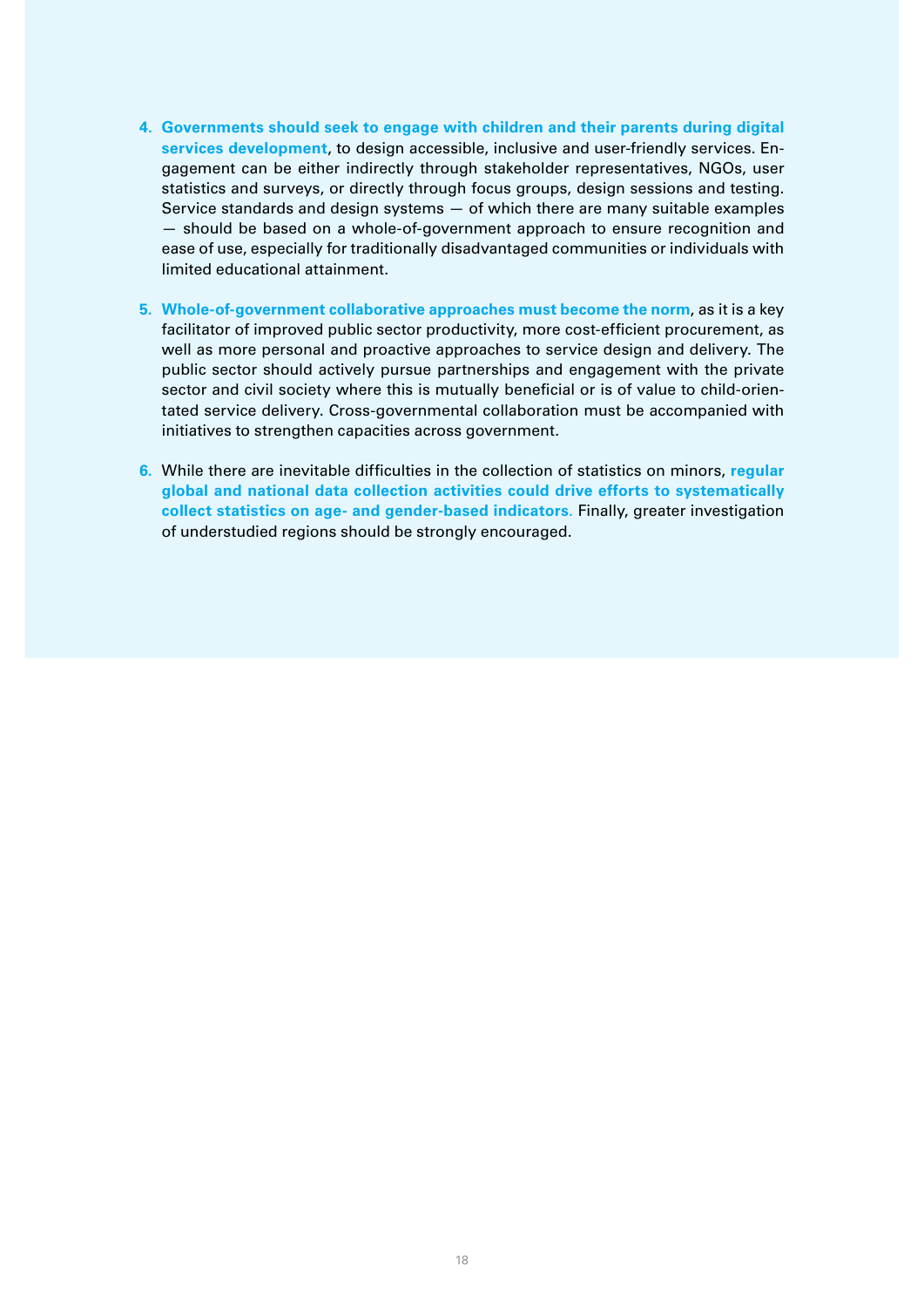# Endnotes

- Nagy[,](https://blogs.worldbank.org/digital-development/how-can-developing-countries-make-most-digital-revolution) K.H. (2020). 'How can developing countries make the most of the digital revolution? World Bank Blogs, 3 March 2017, <[https://blogs.worldbank.org/digital-development/how-can-developing-countries-make-most-digital-revolution>](https://blogs.worldbank.org/digital-development/how-can-developing-countries-make-most-digital-revolution) accessed 6 August 2020.
- 2 UNDESA/United Nations Department of Economic and Social Affairs (2014). E-Government Survey 2014: E-Government for the Future We Want, New York: United Nations.
- 3 McGregor, E.B. (1982). Public Service As Institution: The Conversation Continued, Public Administration Review, 42(4), pp. 316–320.
- 4 Meyerhoff Nielsen, M. and Krimmer, R. (2015). Reuse of Data for Personal and Proactive Service: An Opportunity Not Yet Utilised. In: E. Parycek and N. Edelman, eds., CeDEM15: Conference for E-Democracy and Open Government, Krems: Danube University; JeDem/eJournal of e-Democracy and Open Government, pp. 273–282, MV-Verlag; Meyerhoff Nielsen, M. (2020). The Demise of eGovernment Maturity Models: Framework and Case Studies (Doctoral Thesis. 15 July 2020, Tallinn University of Technology, Finland).
- 5 UNDESA/United Nations Department of Economic and Social Affairs (2020) E-Government Survey, New York: United Nations.
- 6 DFS/Digital Future Society (2019). 'Measuring the Margins: A Global Framework for Digital Inclusion', Barcelona, 2019.
- 7 UNESCO, 'COVID-19 Educational Disruption and Response' (2020). <[https://en.unesco.org/covid19/educationresponse>](https://en.unesco.org/covid19/educationresponse) accessed 20 July 2020.
- 8 United Nations Sustainable Development Group (2020). Policy Brief: The Impact of COVID-19 on Children.
- 9 Ibid.
- 10 United Nations Sustainable Development Group (2020). Policy Brief: The Impact of COVID-19 on Children; Alam, A. and Tiwari, P. (2020). Putting the 'Learning' Back in Remote Learning: Policies to Uphold Effective Continuity of Learning through COVID-19, New York: UNICEF.
- 11 UNDESA (2018). Demographic and social statistics, [<https://unstats.un.org/unsd/demographic-social/products/dyb/dyb\\_2018/](https://unstats.un.org/unsd/demographic-social/products/dyb/dyb_2018/)> accessed 09 November 2020.
- 12 World Data Atlas (2020). Sweden: Adult (15+) literacy rate, <https://knoema.com/atlas/Sweden/topics/Education/Literacy/ Adult-literacy-rate> accessed 15 October 2020.
- 13 UNICEF Timor-Leste (2020). "'Eskola Ba Uma' initiative helps children continue learning in Timor-Leste", <[https://www.unicef.](https://www.unicef.org/timorleste/stories/eskola-ba-uma-initiative-helps-children-continue-learning-timor-leste) [org/timorleste/stories/eskola-ba-uma-initiative-helps-children-continue-learning-timor-leste](https://www.unicef.org/timorleste/stories/eskola-ba-uma-initiative-helps-children-continue-learning-timor-leste)> accessed 15 October 2020.
- 14 Hong Yaobin (2020). "China launches national cloud learning platform as teaching goes online amid epidemic", China Global Television Network, [https://news.cgtn.com/news/2020-02-19/China-launches-national-cloud-learning-platform-for-online](https://news.cgtn.com/news/2020-02-19/China-launches-national-cloud-learning-platform-for-online-education-Ods9XruOR2/index.html)[education-Ods9XruOR2/index.html>](https://news.cgtn.com/news/2020-02-19/China-launches-national-cloud-learning-platform-for-online-education-Ods9XruOR2/index.html) accessed 4 November 2020.
- 15 Stockholm Sad "Ung i Stockholm", <[www.stockholm.se/KulturFritid/Ung-i-Stockholm/>](http://www.stockholm.se/KulturFritid/Ung-i-Stockholm/) accessed 10 August 2020.
- 16 KidX, [<https://kidx.government.ae/en/>](https://kidx.government.ae/en/) accessed 5 August 2020.
- 17 Generation NYC, [<https://growingupnyc.cityofnewyork.us/generationnyc/>](https://growingupnyc.cityofnewyork.us/generationnyc/) accessed 1 August 2020.
- 18 Suomi.fi "Välkommen till vuxen ålder!", <[www.suomi.fi/medborgare/parforhallande-och-familj/valkommen-till-vuxen-alder>](http://www.suomi.fi/medborgare/parforhallande-och-familj/valkommen-till-vuxen-alder) accessed 10 August 2020.
- 19 Kids, 'Government 24', [<http://kids.gov.kr/main.ds>](http://kids.gov.kr/main.ds) accessed 1 August 2020.
- 20 Monteiro, L.F.S. (2018). "In Brazil, we're putting hundreds of services online and saving millions", Apolitical, 18 September 2018.
- 21 Brazil interview 4. Sweden interviews 2 and 3.
- 22 Smart Start, <<https://smartstart.services.govt.nz/>> accessed on 1 August 2020.
- 23 Smart Nation Singapore, <[www.smartnation.gov.sg/>](http://www.smartnation.gov.sg/) accessed 2 August 2020.
- 24 Kids, 'Government 24', [<http://kids.gov.kr/main.ds>](http://kids.gov.kr/main.ds) accessed 2 August 2020.
- 25 Digital, 'Digit', [<www.tel-aviv.gov.il/Residents/Digitel/Pages/DigiTaf.aspx?CategoryId=40&gclid=CjwKCAiAjuPRBRBxEiwAe](http://www.tel-aviv.gov.il/Residents/Digitel/Pages/DigiTaf.aspx?CategoryId=40&gclid=CjwKCAiAjuPRBRBxEiwAeQ2QPm4q60kcg65OrCCjn9h6IHFHd6lv7BEpKyTswShVRt0oL0koYoorSBoCErsQAvD_BwE&AudID=7) [Q2QPm4q60kcg65OrCCjn9h6IHFHd6lv7BEpKyTswShVRt0oL0koYoorSBoCErsQAvD\\_BwE&AudID=7>](http://www.tel-aviv.gov.il/Residents/Digitel/Pages/DigiTaf.aspx?CategoryId=40&gclid=CjwKCAiAjuPRBRBxEiwAeQ2QPm4q60kcg65OrCCjn9h6IHFHd6lv7BEpKyTswShVRt0oL0koYoorSBoCErsQAvD_BwE&AudID=7) accessed 5 August 2020.
- 26 EU Kids Online (2020). EU Kids Online 2020 Survey results from 19 countries, <[https://www.eukidsonline.ch/files/Eu-kids](https://www.eukidsonline.ch/files/Eu-kids-online-2020-international-report.pdf)[online-2020-international-report.pdf>](https://www.eukidsonline.ch/files/Eu-kids-online-2020-international-report.pdf) accessed 15 October 2020.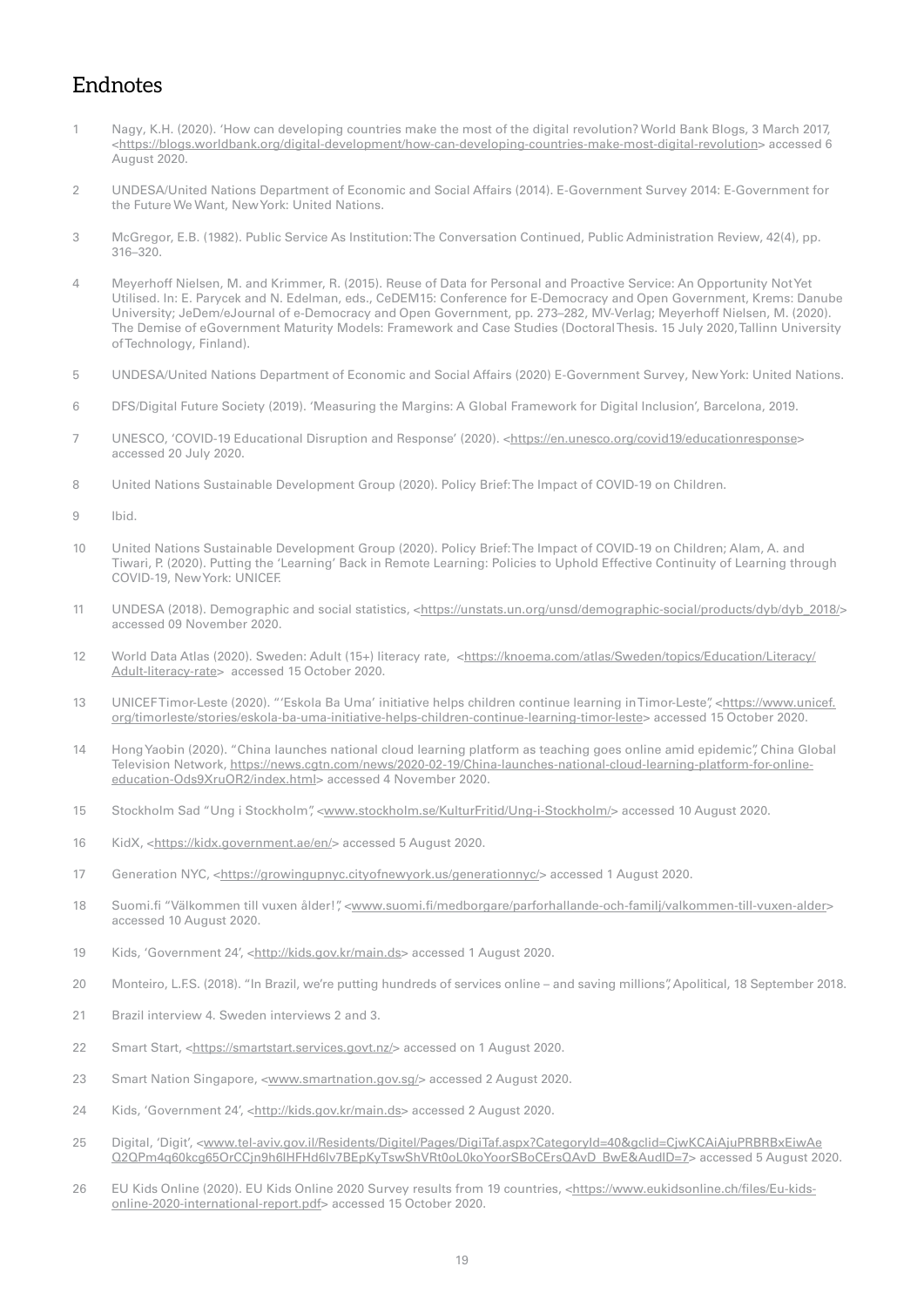- 27 Bangladesh interview 4. Brazil interview 4. Sweden interviews 1, 2 and 3.
- 28 International Telecommunication Union (2019). 'Measuring Digital Development: Facts and Figures 2019', <https://www.itu.int/ en/ITU-D/Statistics/Documents/facts/FactsFigures2019.pdf> accessed 22 September 2020.
- 29 UNICEF, 2017. 'The State of the World's Children 2017: Children in a Digital World',<https://www.unicef.org/publications/ index 101992.html> accessed 7 August 2020.
- 30 Organisation for Economic Co-operation and Development (2019). 'Impact of Technology Use on Children: Exploring Literature on the Brain, Cognition and Well-being', <[www.oecd.org/officialdocuments/publicdisplaydocumentpdf/?cote=EDU/](http://www.oecd.org/officialdocuments/publicdisplaydocumentpdf/?cote=EDU/WKP%282019%293&docLanguage=En) [WKP%282019%293&docLanguage=En](http://www.oecd.org/officialdocuments/publicdisplaydocumentpdf/?cote=EDU/WKP%282019%293&docLanguage=En)> accessed 7 August 2020.
- 31 UNICEF 2020. Digital Connectivity during COVID-19: Access to Vital Information for Every Child, Innocenti Research Brief 2020- 12, < [https://www.unicef-irc.org/publications/pdf/IRB%202020-12.pdf>](https://www.unicef-irc.org/publications/pdf/IRB%202020-12.pdf) accessed 15 October 2020; Global Kids Online (2020). <<http://globalkidsonline.net/>> accessed 15 October 2020; EU Kids Online (2020). <[https://www.eukidsonline.net>](https://www.eukidsonline.netf) accessed 15 October 2020.
- 32 Digital Future Society (2019). 'Measuring the Margins: A Global Framework for Digital Inclusion', [<https://collections.unu.edu/](https://collections.unu.edu/view/UNU:7584) [view/UNU:7584>](https://collections.unu.edu/view/UNU:7584) accessed 6 August 2020.
- 33 UNICEF (2017). 'The State of the World's Children 2017: Children in a Digital World'[,](https://adolescentsourfuture.com/2017/12/children-in-a-digital-age/) <https://www.unicef.org/publications/ index\_101992.html> accessed 7 August 2020.
- 34 Global Kid Online, 'Children's Rights in the Digital Age: Gathering Global Evidence on Children's Online Rights, Opportunities and Risks, [<http://globalkidsonline.net/>](http://globalkidsonline.net/) accessed 7 August 2020.
- 35 Internetstiftelsen (2019). Barnen och internet 2019, [<https://svenskarnaochinternet.se/rapporter/barnen-och-internet-2019/>](https://svenskarnaochinternet.se/rapporter/barnen-och-internet-2019/) accessed 15 September 2020. Sweden interview 2.
- 36 UNDESA/United Nations Department of Economic and Social Affairs (2020). 2020 E-Government Survey, New York: UNDESA.
- 37 Timor-Leste Strategic Development Plan 2011–2030, <[https://www.adb.org/sites/default/files/linked-documents/cobp-tim-2014-](https://www.adb.org/sites/default/files/linked-documents/cobp-tim-2014-2016-sd-02.pdf) [2016-sd-02.pdf>](https://www.adb.org/sites/default/files/linked-documents/cobp-tim-2014-2016-sd-02.pdf) accessed 15 October 2020.
- 38 NAGORIK Committee (2006). Bangladesh Vision 2021, [<https://cpd.org.bd/wp-content/uploads/2007/08/Bangladesh-Vision-](https://cpd.org.bd/wp-content/uploads/2007/08/Bangladesh-Vision-2021-English.pdf)[2021-English.pdf>](https://cpd.org.bd/wp-content/uploads/2007/08/Bangladesh-Vision-2021-English.pdf) accessed 15 October 2020.
- 39 National Development Planning Commission (2018). Medium-term Development National Development Policy Framework: An Agenda for Jobs: Creating Prosperity and Equal Opportunity for All (first step) 2018-2021, [<https://s3-us-west-2.amazonaws.](https://s3-us-west-2.amazonaws.com/new-ndpc-static1/CACHES/PUBLICATIONS/2018/08/23/Medium-term+Policy+Framework-Final+June+2018.pdf) [com/new-ndpc-static1/CACHES/PUBLICATIONS/2018/08/23/Medium-term+Policy+Framework-Final+June+2018.pdf](https://s3-us-west-2.amazonaws.com/new-ndpc-static1/CACHES/PUBLICATIONS/2018/08/23/Medium-term+Policy+Framework-Final+June+2018.pdf)> accessed 15 October 2020.
- 40 Brazil interviews 1 and 3.
- 41 European Commission (2018). 'eGovernment in Sweden', [<https://joinup.ec.europa.eu/sites/default/files/inline-files/](https://joinup.ec.europa.eu/sites/default/files/inline-files/eGovernment_in_Sweden_2018_0.pdf) eGovernment in Sweden 2018 0.pdf> accessed 8 August 2020; Sweden interviews 1, 3 and 4.
- 42 Ministry of Enterprise and Innovation (2017). 'Fact Sheet: For Sustainable Digital Transformation in Sweden a Digital Strategy', Ministry of Enterprise and Innovation, Stockholm, 2017, [<www.government.se/information-material/2017/06/fact](http://www.government.se/information-material/2017/06/fact-sheet-for-sustainable-digital-transformation-in-sweden--a-digital-strategy/)[sheet-for-sustainable-digital-transformation-in-sweden--a-digital-strategy/](http://www.government.se/information-material/2017/06/fact-sheet-for-sustainable-digital-transformation-in-sweden--a-digital-strategy/)> accessed 1 August 2020.
- 43 European Commission (2018). 'eGovernment in Sweden', [<https://joinup.ec.europa.eu/sites/default/files/inline-files/](https://joinup.ec.europa.eu/sites/default/files/inline-files/eGovernment_in_Sweden_2018_0.pdf) [eGovernment\\_in\\_Sweden\\_2018\\_0.pdf>](https://joinup.ec.europa.eu/sites/default/files/inline-files/eGovernment_in_Sweden_2018_0.pdf) accessed 8 August 2020.
- 44 Regeringskanseliet, Med medborgaren i centrum, Regieringskanseliet, Stockholm, 2015, <ww.regeringen.se/ informationsmaterial/2015/04/med-medborgaren-i-centrum/> accessed 1 August 2020.
- 45 Ghana interview 1
- 46 Sweden interviews 1, 3 and 4.
- 47 DIGST/Digitaliseringsstyrelsen (2012). 'Business case for overgang til digital kommunikation', DIGST, Copenhagen: DIGST.
- 48 Roseth, B., Reyes, A. and Santiso, C. (2017). 'Wait No More: Citizens, Red Tape, and Digital Government', Washington D.C.: Inter-American Development Bank; Farias, P., Goldsmith, S., Flumian, M., Mendoza, G., Wiseman, J. and Zanabria, G. (2017). 'Governments that Serve: Innovations that Improve Service Delivery to Citizens', , Washington D.C.: Inter-American Development Bank.
- 49 Gallo, C., Giove, M., Millard, J. and Thaarup, R. (2014). Study on eGovernment and the Reduction of Administrative Burden. Brussels: European Commission.
- 50 World Bank Blogs (2018). 'The global identification challenge: Who are the 1 billion people without proof of identity?', <[https://](https://blogs.worldbank.org/voices/global-identification-challenge-who-are-1-billion-people-without-proof-identit) [blogs.worldbank.org/voices/global-identification-challenge-who-are-1-billion-people-without-proof-identit>](https://blogs.worldbank.org/voices/global-identification-challenge-who-are-1-billion-people-without-proof-identit) accessed 10 August 2020.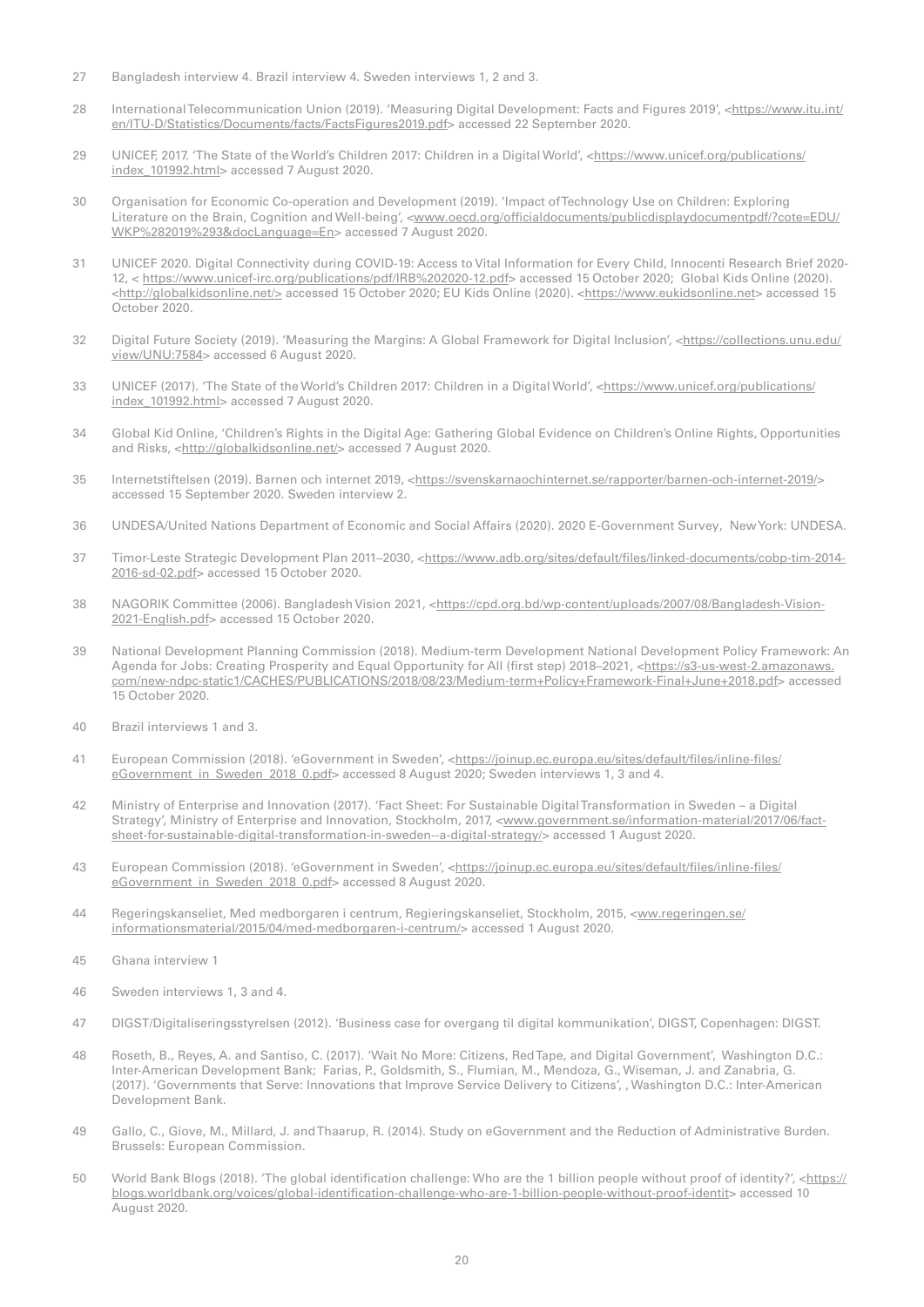- Government of Japan, Timor-Leste General Directorate of Statistics, UNICEF and UNFPA Timor-Leste Birth Registration Baseline Assessment, 2018.
- Timor-Leste interview 1.
- 53 Ghana National Identification Authority, 'Ghana Card' <[https://www.nia.gov.gh/ghanacard.html>](https://www.nia.gov.gh/ghanacard.html) accessed 30 July 2020.
- Sweden interviews 2 and 4.
- Ibid.
- Ghana interview 1.
- Brazil interviews 3 and 4; Ecole (2018). Catatálogo de serviços públicos de atendimento do Governo Federal, [<https://](https://repositorio.enap.gov.br/handle/1/3693) [repositorio.enap.gov.br/handle/1/3693](https://repositorio.enap.gov.br/handle/1/3693)> accessed 15 October 2020; Farias, P., Goldsmith, S., Flumian, M., Mendoza, G., Wiseman, J. and Zanabria, G. (2017). 'Governments that Serve: Innovations that Improve Service Delivery to Citizens', , Washington D.C.: Inter-American Development Bank.
- 58 Europe Commission (2018). 'eGovernment in Sweden', <[https://joinup.ec.europa.eu/sites/default/files/inline-files/](https://joinup.ec.europa.eu/sites/default/files/inline-files/eGovernment_in_Sweden_2018_0.pdf) [eGovernment\\_in\\_Sweden\\_2018\\_0.pdf>](https://joinup.ec.europa.eu/sites/default/files/inline-files/eGovernment_in_Sweden_2018_0.pdf) accessed 8 August 2020; Sweden interviews 1, 2 and 4.
- Timor-Leste, interview 2.
- Brazil interviews 3 and 4.
- Europe Commission (2018). 'eGovernment in Sweden', [<https://joinup.ec.europa.eu/sites/default/files/inline-files/eGovernment\\_](https://joinup.ec.europa.eu/sites/default/files/inline-files/eGovernment_in_Sweden_2018_0.pdf) [in\\_Sweden\\_2018\\_0.pdf](https://joinup.ec.europa.eu/sites/default/files/inline-files/eGovernment_in_Sweden_2018_0.pdf)> accessed 8 August 2020; Sweden interviews 1, 2 and 4.
- UNICEF, Responsible Data for Children, <<https://rd4c.org/>>; UNICEF, Good Governance of Children's Data Project, <[https://www.](https://www.unicef.org/globalinsight/good-governance-childrens-data) [unicef.org/globalinsight/good-governance-childrens-data>](https://www.unicef.org/globalinsight/good-governance-childrens-data)
- 63 Sweden interviews 2 and 4; Sundhed.dk (2020). Hvordan kan du se dit barns data?, <https://www.sundhed.dk/borger/service/ hjaelp/hjaelp-borger/faq-borger/boerns-data/#:~:text=Din%20adgang%20til%20dit%20barns,f%C3%A5%20adgang%20til%20 sine%20sundhedsdata.> accessed 15 September 2020.
- Brazil interview 4.
- Ghana interview 3.
- Timor-Leste interview 2.
- The Institute for Public-Private Partnerships (2009). Public-Private Partnerships in E-Government: Knowledge Map, Washington, DC; infoDev / World Bank.
- Sweden interviews 1 and 4.
- Ampah, M. and Sudan, R. (2014). 'In Ghana, P is for Patience' in World Bank, Handshake, Issue 15, Oct 2014.
- Ghana Births and Deaths Registry and UNICEF, Assessment of the m-birth project in Ghana, 2018
- Ghana interview 1.
- Roman, J. (2014). 'Connecting the Unconnected: Universal Service Funds Narrow the Digital Divide' in World Bank, Handshake, Issue 15, Oct 2014.
- Hodge G.A. and Greve, C. (2017). On Public–Private Partnership Performance: A Contemporary Review, Public Words and Management & Policy, 22 (1), London: Sage Publications.
- The Broadband Commission for Digital Development, The State of Broadband 2014: Broadband for all, ITU and UNESCO, 2014.
- Brazil interview 4; Ghana interview 4; Sweden interviews 1, 3 and 4; Timor-Leste interview 1.
- Sharma, S. (2007). Exploring Best Practices in Public–private Partnership (PPP) in e-Government through Select Asian Case Studies, International Information & Library Review 39 (3-4), 2003–2010, Milton Park: Taylor & Francis.
- See, for example: Verhulst, S. and Zahuranec, A.J. (2018). Re-imagining Public-Private Partnerships, Gov Lab, <[http://thegovlab.](http://thegovlab.org/reimagining-public-private-partnerships/) [org/reimagining-public-private-partnerships/>](http://thegovlab.org/reimagining-public-private-partnerships/) accessed 4 November 2020.
- Brazil interview 4; Sweden interviews 1, 3 and 4.
- Ghana interview 4.
- Sweden interviews 1, 3 and 4.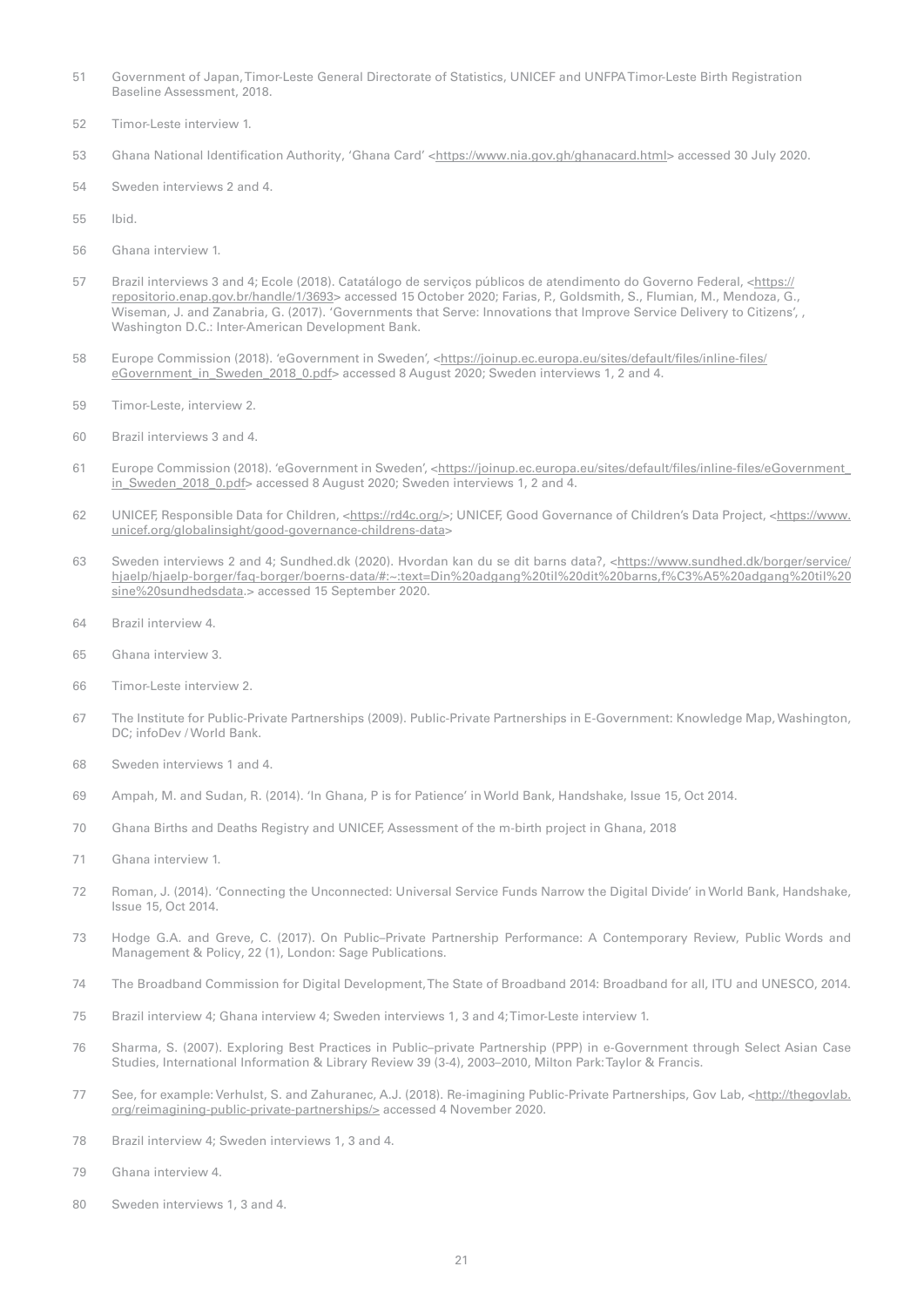- 81 Bangladesh interviews 1, 2, 3 and 4; Brazil interviews 2, 3; Ghana interview 3; Sweden interview 2.
- 82 Timor-Leste interviews 1, 2, 3.
- 83 Sweden interview 1.
- 84 Timor-Leste interview 2.
- 85 Bangladesh interviews 1, 2 and 3.
- 86 Ghana National ICT for Health and Development Forum, 2016 Conference Report, [<http://1millionhealthworkers.org/files/2016/09/](http://1millionhealthworkers.org/files/2016/09/ICT_REPORT.pdf) [ICT\\_REPORT.pdf](http://1millionhealthworkers.org/files/2016/09/ICT_REPORT.pdf)>.
- 87 Brazil interviews 3 and 4; Ghana interviews 2 and 4; Timor-Leste interviews 1 and 2.
- 88 Sweden interviews 1 and 3.
- 89 UNICEF (2020). 'Virtual courts ease COVID-19 risks in Bangladesh', [<www.unicef.org/bangladesh/en/stories/virtual-courts-ease](https://www.unicef.org/bangladesh/en/stories/virtual-courts-ease-covid-19-risk-bangladesh)[covid-19-risk-bangladesh](https://www.unicef.org/bangladesh/en/stories/virtual-courts-ease-covid-19-risk-bangladesh)> accessed 7 August 2020.
- 90 UNICEF (2020). 'UNICEF scales up support to keep children learning, as COVID-19 forces schools to close', [<www.unicef.org/](https://www.unicef.org/bangladesh/en/press-releases/unicef-scales-support-keep-children-learning-covid-19-forces-schools-close) [bangladesh/en/press-releases/unicef-scales-support-keep-children-learning-covid-19-forces-schools-close](https://www.unicef.org/bangladesh/en/press-releases/unicef-scales-support-keep-children-learning-covid-19-forces-schools-close)> accessed 8 August 2020.
- 91 European Commission (2018). 'eGovernment in Sweden', [<https://joinup.ec.europa.eu/sites/default/files/inline-files/](https://joinup.ec.europa.eu/sites/default/files/inline-files/eGovernment_in_Sweden_2018_0.pdf) [eGovernment\\_in\\_Sweden\\_2018\\_0.pdf>](https://joinup.ec.europa.eu/sites/default/files/inline-files/eGovernment_in_Sweden_2018_0.pdf) accessed 8 August 2020.
- 92 Ibid; Sweden interview 1.
- 93 International Telecommunications Unit, 'Human Development Report Country ICT Data [Percentage of Individuals Using the](https://www.itu.int/en/ITU-D/Statistics/Documents/statistics/2019/Individuals_Internet_2000-2018_Dec2019.xls) [Internet](https://www.itu.int/en/ITU-D/Statistics/Documents/statistics/2019/Individuals_Internet_2000-2018_Dec2019.xls)', accessed 19 June 2020.
- 94 Ibid.
- 95 Brazil interviews 3 and 4.
- 96 Brazil interviews 2, 3 and 4; Ghana interviews 2 and 4.
- 97 Brazil interviews 2, 3 and 4; Ghana interviews 2 and 4.
- 98 Ghana interviews 2 and 4.
- 99 Jaeger, P.T., Bertot, J.C., Thompson, K.M., Katz, S.M. and DeCoster, E.J. (2012). 'The Intersection of Public Policy and Public Access: Digital Divides, Digital Literacy, Digital Inclusion, and Public Libraries', Public Libraries Quarterly, vol. 31, no. 1, pp. 1–20; DFS/Digital Future Society (2019). 'Measuring the Margins: A Global Framework for Digital Inclusion', Barcelona; UNDESA/ United Nations Department of Economic and Social Affairs, 'E-Government Survey 2012: E-Government for the People', New York: United Nations.
- 100 UNDESA/United Nations Department of Economic and Social Affairs, 2020 E-Government Survey, New York: United Nations.
- 101 Ibid.
- 102 UNICEF (2020). 'Shared responsibility, global solidarity: Responding to the socio-economic impact of COVID-19', [<](https://www.un.org/sites/un2.un.org/files/sg_report_socio-economic_impact_of_covid19.pdf)[www.un.org/](http://www.un.org/sites/un2.un.org/files/sg_report_socio-economic_impact_of_covid19.pdf) [sites/un2.un.org/files/sg\\_report\\_socio-economic\\_impact\\_of\\_covid19.pdf](http://www.un.org/sites/un2.un.org/files/sg_report_socio-economic_impact_of_covid19.pdf)> accessed 6 August 2020.
- 103 UNDESA/United Nations Department of Economic and Social Affairs, 2020 E-Government Survey, New York: United Nations.
- 104 Brazil interviews 1 and 3.
- 105 Martins, J., Meyerhoff Nielsen, M., Soares, D. and Soares Barbosa, L. (2019). A Longitude Analysis of the UNDESA E-Government Surveys 2001–2018. In: UNDESA-UNU-EGOV Conference, February 2019. Guimarães: United Nations University Operating Unit on Policy-Driven Electronic Governance.
- 106 Ghana interview 4.
- 107 Brazil interviews 1 and 4.
- 108 Brazil interviews 1 and 4
- 109 Sweden interviews 1, 3 and 4.
- 110 UNDESA/United Nations Department of Economic and Social Affairs, 2020 E-Government Survey, New York: United Nations.
- 111 Brazil interviews 3 and 4.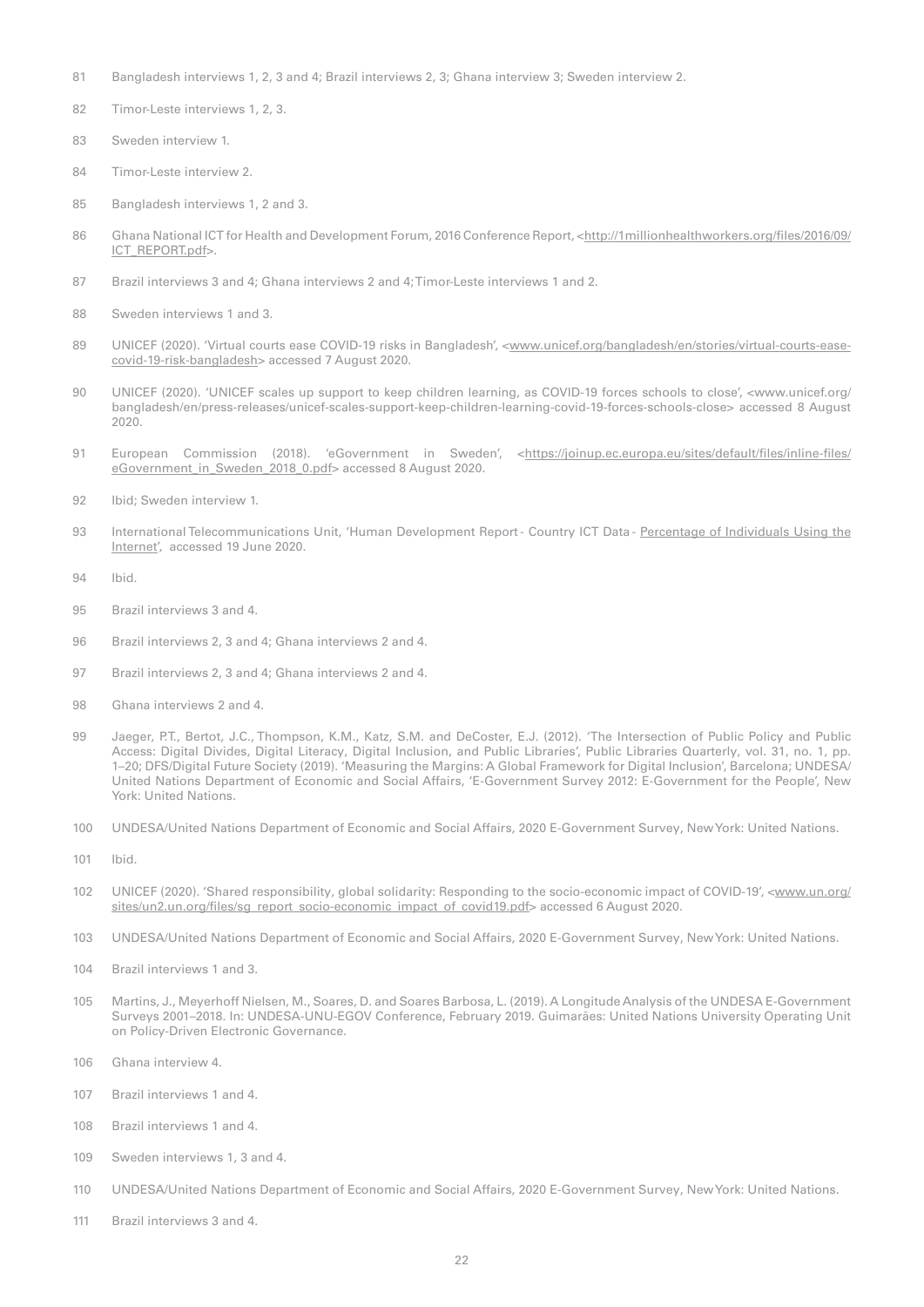- Sweden interviews, 2, 3 and 4.
- Sweden interviews 1 and 3.
- Sweden interviews 1, 2, 3 and 4.
- Ghana interview 4.
- Ghana interview 2.
- Timor-Leste interviews 1 and 2.
- Brazil interview 3 and 4.
- Sweden interviews 1, 3 and 4.
- Ghana interviews 1 and 2; Timor-Leste interview 3.
- Bangladesh interview 1.
- Brazil interviews 3 and 4.
- Sweden interviews 1, 3 and 4.
- Stockholm Stadt., [<https://start.stockholm/](https://start.stockholm/)> accessed 10 August 2020; Sweden interview 1.
- Brazil interview 4.
- Brazil interview 2.
- Brazil interviews 2 and 4.
- Meyerhoff Nielsen, M. and Krimmer, R. (2015). Reuse of Data for Personal and Proactive Service: An Opportunity Not Yet Utilised. In: E. Parycek and N. Edelman, eds., CeDEM15: Conference for E-Democracy and Open Government, 1<sup>st</sup> ed. Krems an der Donau: JeDem/eJournal of e-Democracy and Open Government, pp. 273–282, MV-Verlag.
- World Bank (2020). 'How countries are using edtech (including online learning, radio, television, texting) to support access to remote learning during the COVID-19 pandemic', [<www.worldbank.org/en/topic/edutech/brief/how-countries-are-using-edtech](https://www.worldbank.org/en/topic/edutech/brief/how-countries-are-using-edtech-to-support-remote-learning-during-the-covid-19-pandemic)[to-support-remote-learning-during-the-covid-19-pandemic](https://www.worldbank.org/en/topic/edutech/brief/how-countries-are-using-edtech-to-support-remote-learning-during-the-covid-19-pandemic)> accessed 15 July, 2020.
- See, for example, UNICEF and ITU's 'GIGA' initiative in 11 countries: UNICEF, 'For every child', <[www.unicef.org/innovation/](http://www.unicef.org/innovation/giga) [giga](http://www.unicef.org/innovation/giga)> accessed 13 August 2020.
- Service Australia (2020). 'Payments and services during coronavirus (COVID-19)', <https://www.servicesaustralia.gov.au/ individuals/subjects/payments-and-services-during-coronavirus-covid-19> accessed 16 September 2020; Gov.ie, 'COVID-19 pandemic unemployment payment', [<www.gov.ie/en/service/be74d3-covid-19-pandemic-unemployment-payment/](https://www.gov.ie/en/service/be74d3-covid-19-pandemic-unemployment-payment/)> accessed 4 August 2020; Försäkringskassan, 'Coronaviruset – det här gäller [<https://www.forsakringskassan.se/privatpers/coronaviruset](https://www.forsakringskassan.se/privatpers/coronaviruset-det-har-galler)[det-har-galler](https://www.forsakringskassan.se/privatpers/coronaviruset-det-har-galler)> accessed 16 September 2020.
- World Bank (2018). Principles on Identification for Sustainable Development: Toward the Digital Age, World Bank Working Paper, <[https://documents.worldbank.org/en/publication/documents-reports/documentdetail/213581486378184357/principles-on](https://documents.worldbank.org/en/publication/documents-reports/documentdetail/213581486378184357/principles-on-identification-for-sustainable-development-toward-the-digital-age%20accessed%207%20November%202020)[identification-for-sustainable-development-toward-the-digital-age accessed 7 November 2020>](https://documents.worldbank.org/en/publication/documents-reports/documentdetail/213581486378184357/principles-on-identification-for-sustainable-development-toward-the-digital-age%20accessed%207%20November%202020).